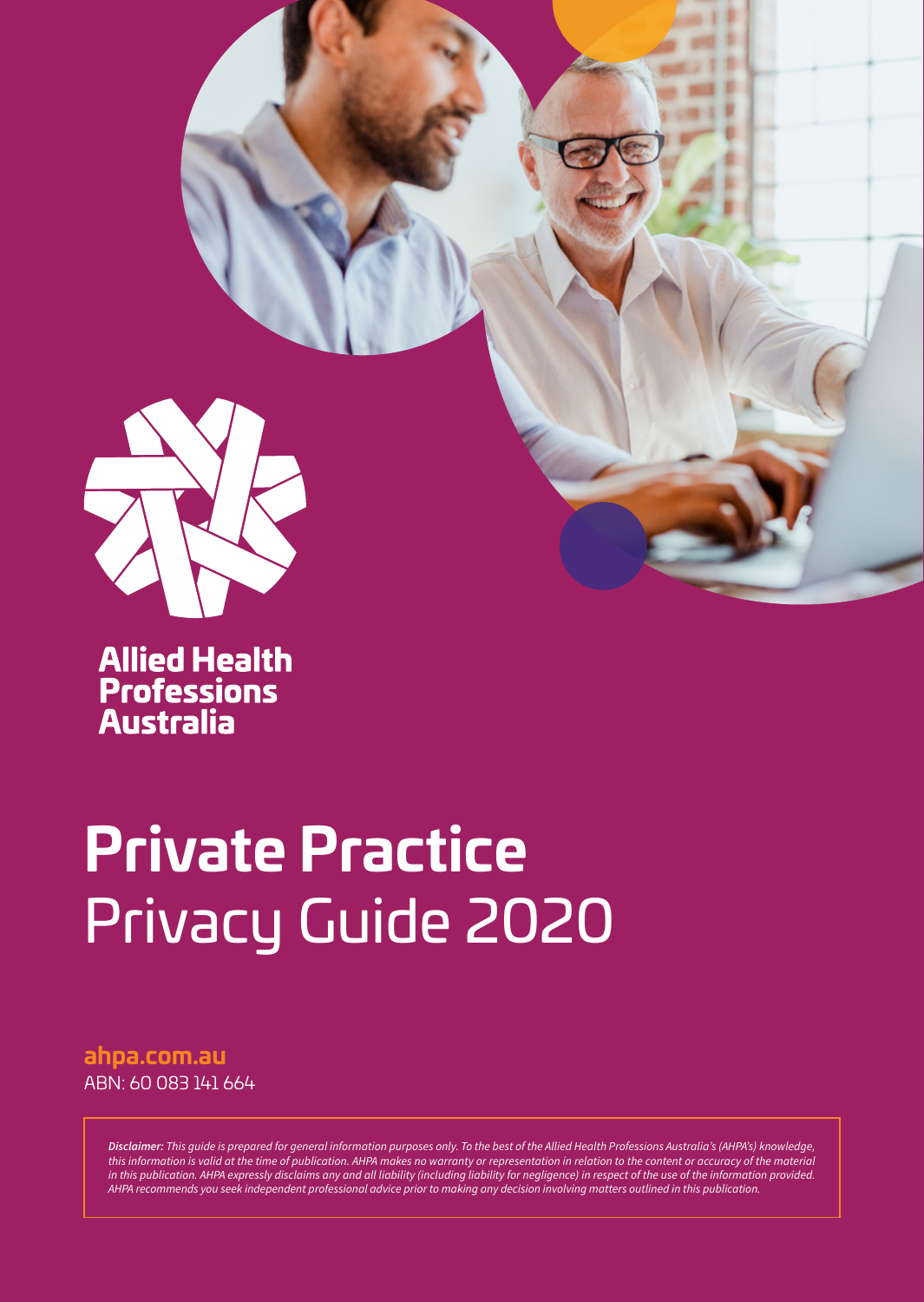# **Contents**

| Overview                                                                  | 3  |
|---------------------------------------------------------------------------|----|
| Private practice and the Australian Privacy Principles                    | 4  |
| APP 1 - Open and transparent management of personal information           | 4  |
| APP 2 - Anonymity and pseudonymity                                        | 4  |
| APP 3 - Collection of solicited personal information                      | 5  |
| APP 4 - Dealing with unsolicited personal information                     | 5  |
| APP 5 - Notification of the collection of personal information            | 5  |
| APP 6 - Use or disclosure of personal information                         | 6  |
| APP 7 - Direct marketing                                                  | 7  |
| APP 8 - Cross border disclosure of personal information                   | 7  |
| APP 9 - Adoption, use and disclosure of government related identifiers    | 7  |
| APP 10 - Quality of personal information                                  | 8  |
| APP 11 - Security of personal information                                 | 8  |
| APP 12 - Access to personal information                                   | 8  |
| APP 13 - Correction of personal information                               | 9  |
| <b>Suggestions on developing a Privacy Policy</b>                         | 11 |
| 1. Appoint a Privacy Officer                                              | 11 |
| 2. Learn about the Australian Privacy Principles (APPs)                   | 11 |
| 3. Conduct an initial internal privacy audit                              | 11 |
| 4. Compare your current practices with requirements of the APPs           | 11 |
| 5. Consult with relevant people to develop the plan                       | 11 |
| 6. Develop a complaints handling procedure                                | 11 |
| 7. Link your privacy policy with your data breach response plan           | 11 |
| Next steps once you have developed your Privacy Policy                    | 12 |
| 1. Train staff                                                            | 12 |
| 2. Inform your clients about your Privacy Policy and complaints procedure | 12 |
| 3. Conduct annual privacy audits and review your Privacy Policy           | 12 |
| Retention of personal information                                         | 12 |
| <b>Victorian Legislation</b>                                              | 12 |
| <b>NSW Legislation</b>                                                    | 13 |
| Selling or closing a practice                                             | 13 |
| Conclusion                                                                | 14 |
| <b>Appendices</b>                                                         |    |
| <b>Appendix 1: Relevant legislation</b>                                   | 15 |
| Appendix 2: Questions to Guide a Self-Audit                               | 16 |
| <b>Appendix 3: Access Checklist</b>                                       | 17 |
| <b>Appendix 4: Audit Questions and Breaches Information</b>               | 18 |
| <b>Privacy Audit Questions</b>                                            | 18 |
| <b>Breaches of the APPs</b>                                               | 19 |
| <b>Appendix 5: Sample Consent Form</b>                                    | 20 |
| <b>Appendix 6: Sample Collection Statement</b>                            | 21 |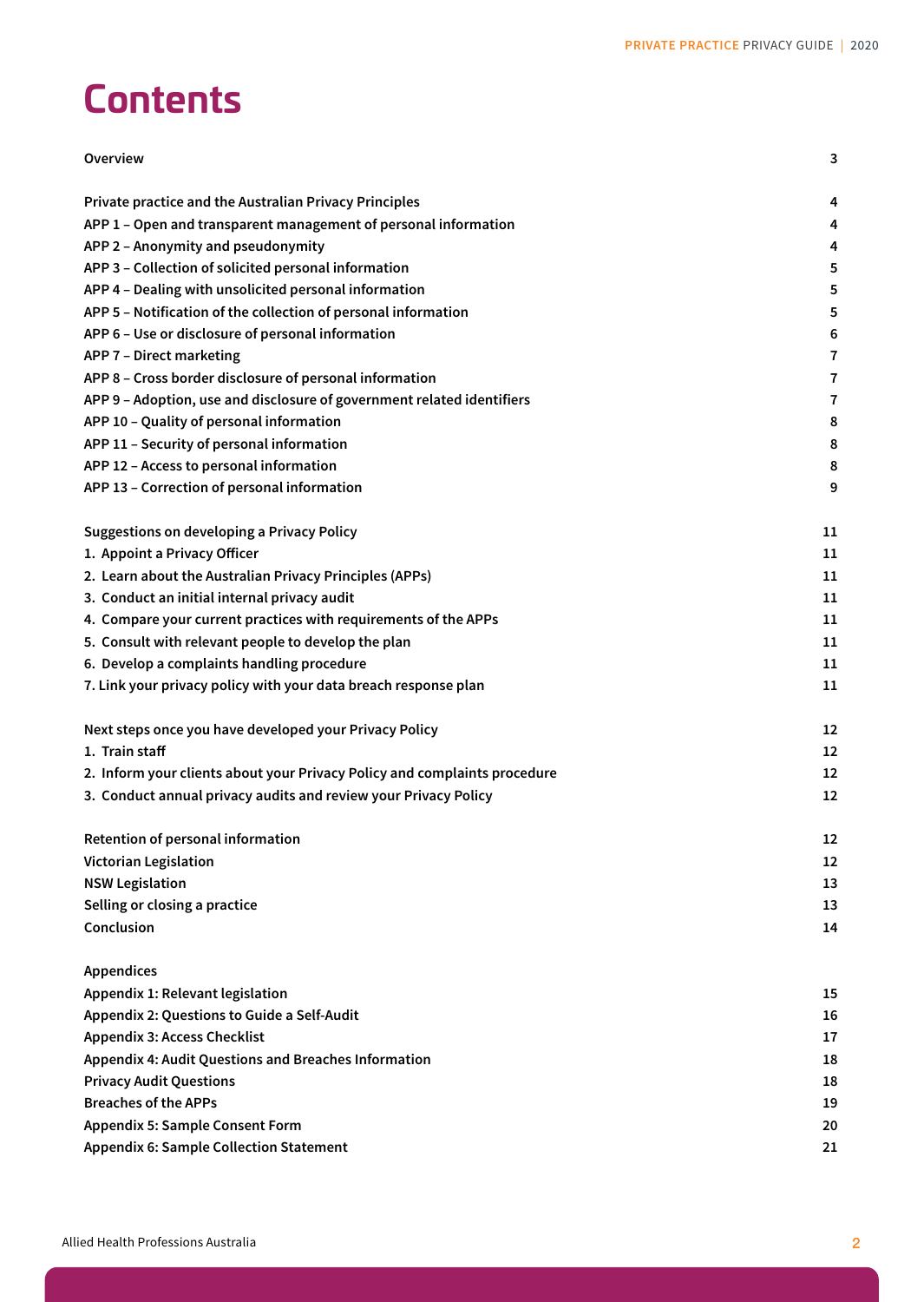### <span id="page-2-0"></span>**Overview**

Privacy of personal information, including health information, is more than a professional and ethical responsibility – it is a legal requirement. In Australia the Privacy Act 1988 (Cth) (**Privacy Act**), regulates the handling of an individual's personal information. The private sector provisions of the Privacy Act apply to all health service providers who hold any health information. For a list of relevant laws refer to Appendix 1. Practitioners employed in the Commonwealth public sector must also comply with the Privacy Act. This privacy guide, however, is concerned only with the private sector provisions of the Privacy Act.

The Privacy Act includes a set of harmonised privacy principles, the Australian Privacy Principles (**APPs**). The APPs replaced the Information Privacy Principles (**IPPs**) and the National Privacy Principles (**NPPs**). Thus, since 12 March 2014 allied health practitioners working in Commonwealth public organisations and private practices will operate under one set of privacy laws: the Australian Privacy Principles. [APPs guidelines,](http://www.oaic.gov.au/privacy/applying-privacy-law/app-guidelines/) as well as resources regarding their application, can be found on the website of the [Office of the Australian Information](http://www.oaic.gov.au/)  [Commissioner](http://www.oaic.gov.au/).

The intent of this guide is to provide practitioners whose national association is a member of AHPA with information and resources so that they may increase their understanding and knowledge of current privacy legislation and more specifically the APPs. This privacy guide contains sections on the APPs and how they relate to private practice, a step-by-step guide to developing a Privacy Policy, information on how to protect the privacy of clients' personal information when selling or closing a practice and information on retention of personal information; there are also a number of appendices at the end of the guide.

This guide does not reproduce all of the details of the APPs – practitioners can readily obtain these from [www.](http://www.comlaw.gov.au/) [comlaw.gov.au.](http://www.comlaw.gov.au/) Instead, the guide focuses on some of the practical applications of the APPs, giving examples and explanations of privacy practices, where appropriate.

The appendices include a range of templates that can be used to create your own documents. Please read this guide carefully and consult other resources where necessary to ensure that you fully appreciate and understand the importance of the privacy legislation in relation to your own particular circumstances before adapting these documents for your use.

It should be noted that this guide is prepared for general information purposes only – it does not exhaustively cover all issues regarding the Privacy Act, the APPs or privacy generally. The guide is not addressed to any specific health profession and it may not cover all issues relevant to each health profession. Further, this document does not constitute and should not be relied upon for legal advice. Each practitioner has an independent obligation to ascertain the legal requirements concerning privacy and health records that affect them and to comply with those requirements. Practitioners working in the State/Territory public sector may find the guide of interest; however, they would also need to have regard to their employing organisation's privacy policies and procedures and any additional, applicable State or Territory legal requirements.

Further, practitioners should be aware that they may be subject to further, specific legal, regulatory professional or ethical requirements concerning their use and management of personal and health information in their profession or practice.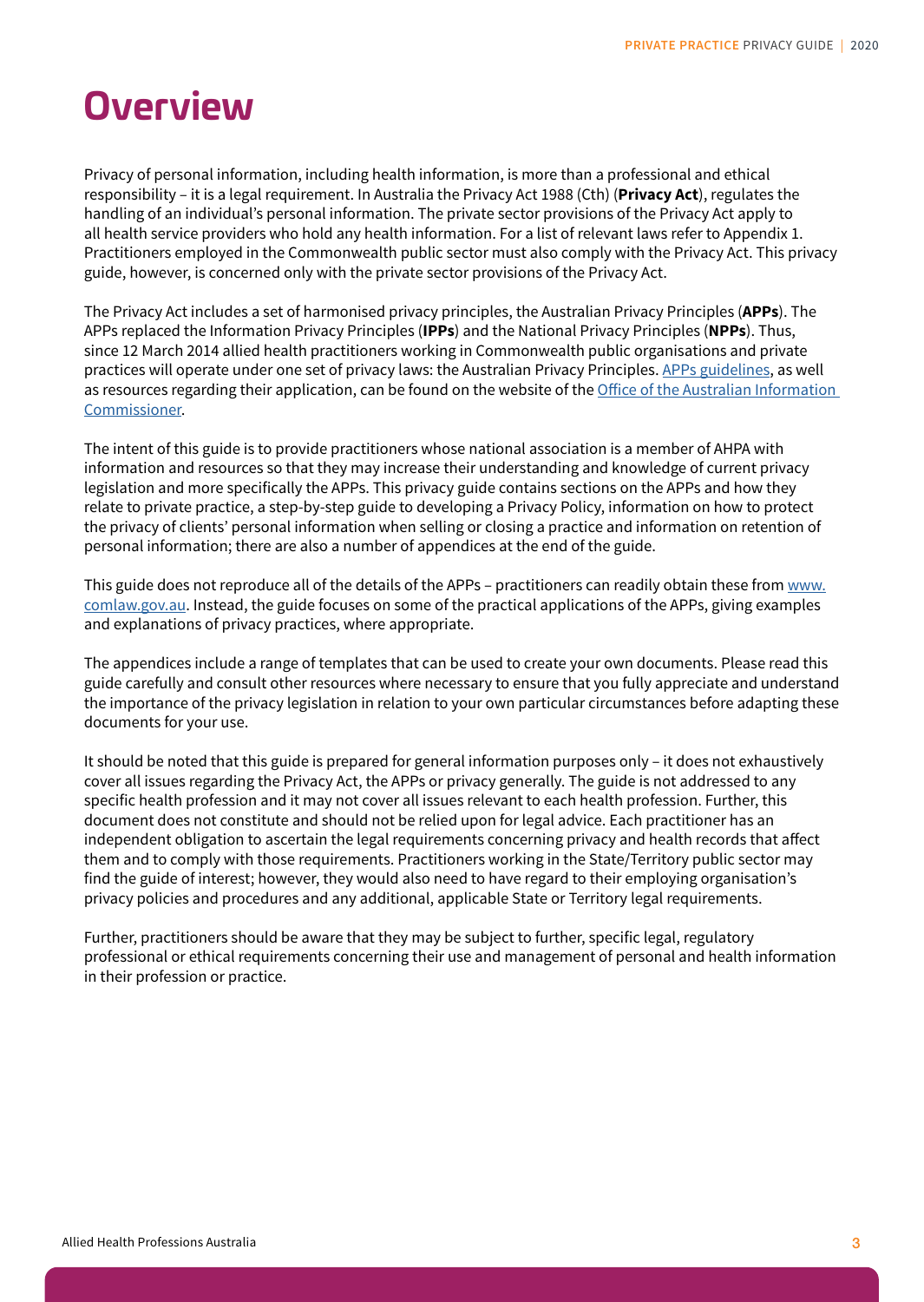# <span id="page-3-0"></span>**Private practice and the Australian Privacy Principles (APPs)**

This section of the guide covers how the APPs relate to the specific circumstances of private practice. Some areas may require practitioners to adopt numerous changes to the way they manage clinical records, while other areas may already be reflected in practitioners' current processes as they may overlap with a practitioner's professional obligations and those prescribed by their relevant association's or board's code of ethics and professional standards.

A summary of the APPs is set out below.

#### **APP 1 - Open and transparent management of personal information**

A practitioner must take reasonable steps to implement practices, procedures and systems relating to their functions and activities that:

- » will ensure that they comply with the APPs; and
- » will enable them to deal with inquiries or complaints from individuals about their compliance with the APPs.

A practitioner must have a clearly expressed and up-to-date Privacy Policy about their management of personal information. On request, all clients and other individuals must be provided with a copy of the Privacy Policy. The policy may not need to be excessively long or detailed – however, it needs to include enough information to ensure it complies with the Privacy Act. It can be made available in a number of ways – as a sign in the practice or in a handout or brochure or on a practitioner's or practice's website.

The minimum information that a Privacy Policy must contain includes:

- » The kinds of personal information the practitioner collects and holds.
- » How the practitioner collects and holds personal information.
- » The purpose for which the practitioner collects, holds, uses and discloses personal information.
- » The parties to whom personal information is disclosed.
- » How an individual may access personal information about the individual that is held by the practitioner and seek the correction of such information.
- » How an individual may complain about a breach of the Australian Privacy Principles and how the practitioner will deal with such a complaint.
- » Whether the practitioner is likely to disclose personal information to overseas recipients.
- » If the practitioner is likely to disclose personal information to overseas recipients the countries in which such recipients are likely to be located if it is practicable to specify those countries in the policy.

*Please note:* there may be clients who may not fully understand this written information, or may need assistance to do so. In such cases, the provision of the information may need to involve qualified interpreters or other appropriate persons or professionals/specialists who can ensure that the message is conveyed and fully understood. Furthermore, it is preferable for written information to be provided in plain English.

The following section titled "How to Develop a Privacy Policy" lists some suggested steps you can undertake to develop a Privacy Policy.

### **APP 2 - Anonymity and pseudonymity**

The principle of anonymity and pseudonymity revolves around the fact that a client may choose to attend your clinic anonymously or under the name of an alias. This is possible and is permitted where it is lawful and practicable. However, this is unlikely to occur within the context of most health practices or health consultations, as most clients accessing treatment need to identify themselves appropriately to receive appropriate care and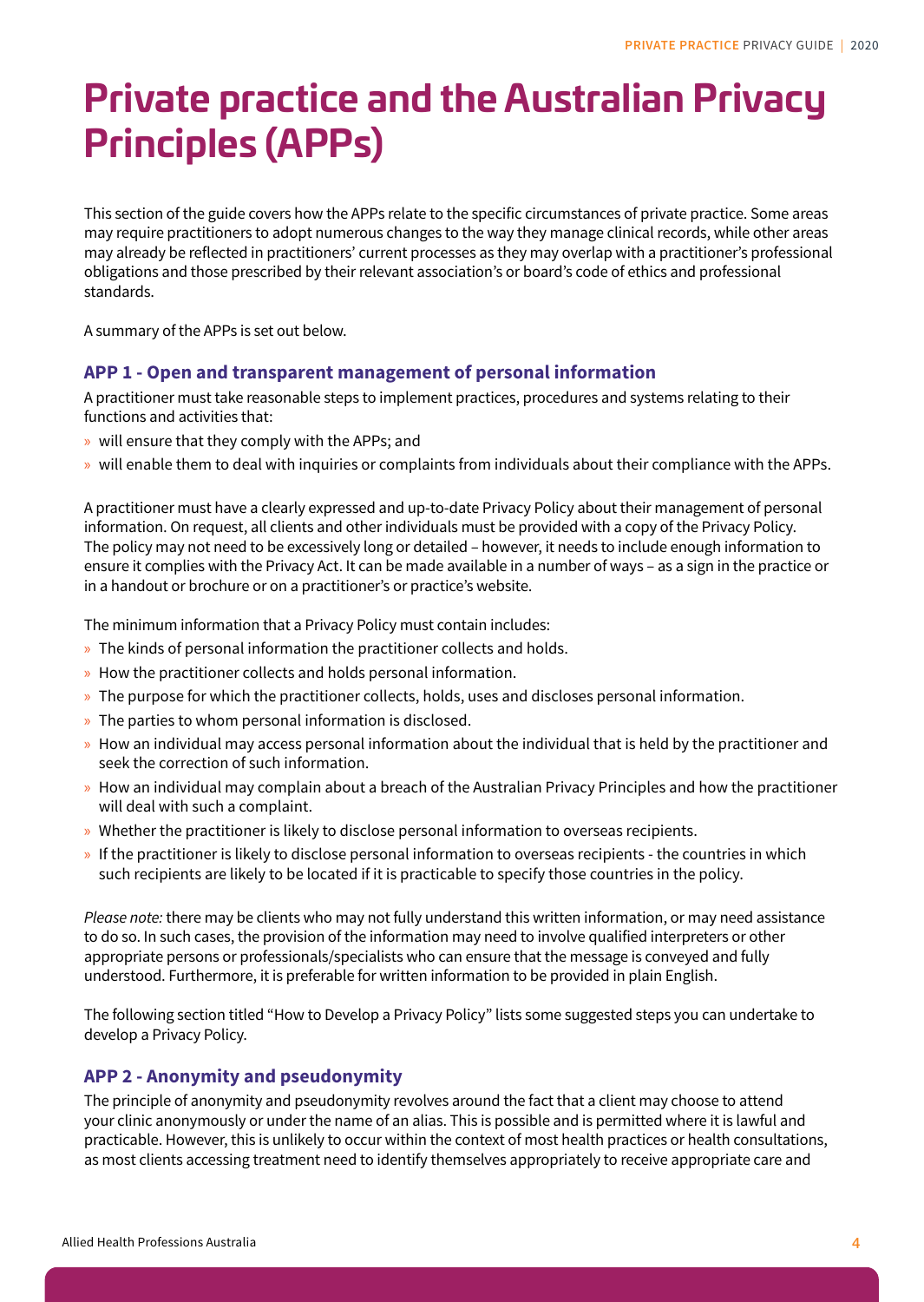<span id="page-4-0"></span>to be able to claim rebates from third party funders such as private health funds, Medicare, DVA, transport and accident or worker's compensation authorities etc. It will also generally be necessary for clients to properly identify themselves to ensure appropriate records are kept and for continuity of care to be provided.

### **APP 3 - Collection of solicited personal information**

The collection of solicited information may occur in many forms, some of which might not be immediately apparent. The most obvious method is collecting information directly from an individual – for example, through a form or during a consultation. Other methods include letters and reports received from external sources, either through your request or otherwise, as well as daily practices where information is collected from the patient in the circumstances of general clinical practice (i.e. name, address, phone number, case history etc.). Any notes taken during treatment sessions are also deemed as "collected information", in addition to general and clinical details that are recorded during an assessment. An opinion or interpretation of what is said or read is also considered "information collected" if it is written down and kept. This information may be in hard copy, electronic, video or audio (both analogue and digital) formats.

APP 3 provides that only information that is reasonably necessary for, or directly related to, one or more of an entity's functions or activities should be collected and it should be collected by lawful and fair means. Generally, a health practitioner will need to collect and record information that is necessary and relevant to the care (assessment or treatment) provided to the client.

In some circumstances, you may need the consent of the client to collect their information. Consent may be express or implied and it may be given verbally or in writing. The process of obtaining consent needs to be conducted in a manner that results in the client actually understanding what they are consenting to, not just have gone through a process of information provision. This process may be aided if the provision of information occurs in a conversational manner, rather than rote reading through a standard script. In some circumstances, it may be necessary to use a qualified interpreter. If a client lacks the capacity to provide informed consent in relation to a matter concerning their information, it may necessary to seek such consent from a surrogate decision maker who has authority to provide consent on behalf of that client.

The location of the collection of the information also needs to be considered. For example, speaking to a client in a waiting room or in an inadequately sound proofed office may result in a breach of privacy if another person overhears that conversation.

APP 3 permits the collection of a client's health information in certain circumstances without the requirement to obtain their consent – for example, where the collection is necessary for the provision of a health service to the client. For a complete list of the circumstances where collection is permitted without the requirement for consent, you should refer to APP 3.

#### **APP 4 - Dealing with unsolicited personal information**

Occasionally, a practitioner will receive personal information about a client which they have not sought – this is deemed unsolicited personal information. If a practitioner receives personal information and the practitioner did not solicit that information, the practitioner should determine whether he or she could have collected the information under APP 3 if they had solicited that information.

If the practitioner determines that he or she could not have collected the personal information under APP 3, the practitioner must destroy the information or ensure that the information is de-identified, provided it is lawful and reasonable to do so.

If the practitioner determines that he or she could have collected the personal information under APP 3, he or she must treat the information in accordance with APPs 5 to 13 as if he or she had collected the information under APP 3.

#### **APP 5 - Notification of the collection of personal information**

At or before the time a practitioner collects personal information about an individual, the practitioner must take reasonable steps to notify or make the individual aware of the following matters:

» the identity and contact details of the practitioner or practice;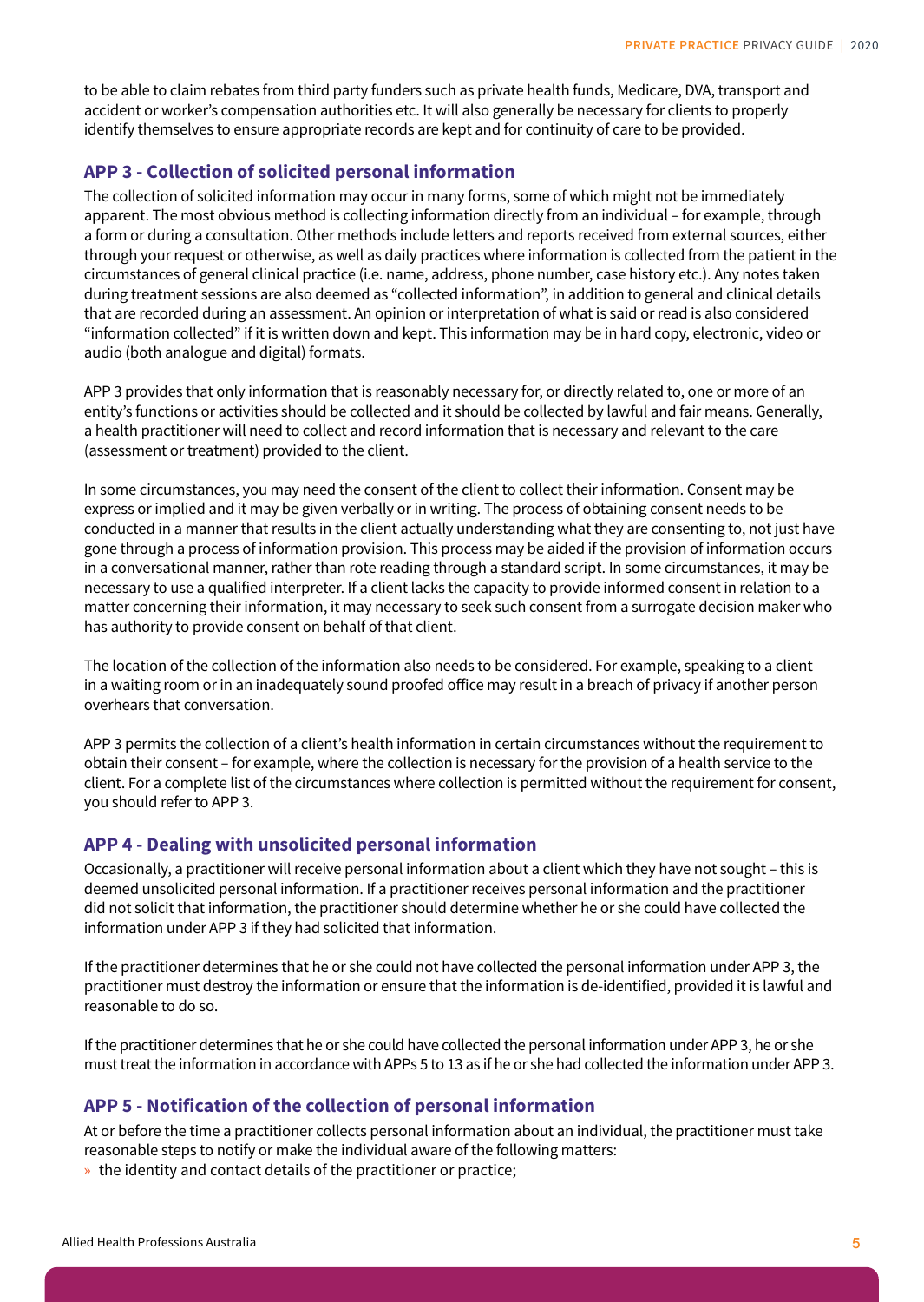- <span id="page-5-0"></span>» if the practitioner or practice collects the personal information from someone other than the individual;
- » if the collection of the personal information is required or authorised by or under an Australian law or a court/tribunal order;
- » the purposes for which the practitioner collects the personal information;
- » the main consequences (if any) for the individual if all or some of the personal information is not collected this will usually be that the practitioner may be unable to provide any or certain services to the client;
- » any other person or body to which the practitioner usually discloses personal information of the kind collected;
- » that the practitioner's or the practice's Privacy Policy contains information about how the individual may access the personal information about the individual that is held and seek the correction of such information;
- » that the practitioner's or the practice's Privacy Policy contains information about how the individual may complain about a breach of the APPs and how the practitioner or the practice will deal with such a complaint;
- » whether the practitioner is likely to disclose the personal information to overseas recipients and, if so, the countries in which such recipients are likely to be located.

The above information is usually contained in a document often referred to as a 'collection statement' - see Appendix 7 for an example of a collection statement. Many organisations incorporate these details into their privacy policy and provide a copy of their privacy policy to individuals at the relevant time.

### **APP 6 - Use or disclosure of personal information**

If a practitioner or practice holds personal information about an individual that was collected for a particular purpose (the primary purpose), the practitioner or practice must not use or disclose the information for another purpose (the secondary purpose) unless:

- » the individual has consented to the use or disclosure of the information; or
- » one of the circumstances set out in APP 6.2 or 6.3 applies in relation to the use or disclosure of the information.

The "use" of information refers to the handling of the information within the practice, while the "disclosure" of information refers to the transfer of information outside the practice.

"Use" of information within a practice for the purpose of providing a health service is the primary purpose of its collection; it is also generally expected by clients as being a part of the delivery of their treatment. It is important that clients are aware of this process. This needs to be made very clear in the event that another practitioner may review or take over the delivery of care within the practice. In relation to adequate continuity of care for clients and their personal information, it is good practice to inform clients that their personal information may be accessed and transferred between clinicians and/or other professionals. APP 6 also permits a number of uses without the requirement to obtain the client's consent for that use. The most common example would be the use of personal information for a purpose related to providing a health service to the client.

"Disclosure" is also often expected and considered to be an important part of the effective management of clients' information. Examples of disclosures include reporting to teachers, doctors, specialists, carers or other health professionals. A disclosure which occurs in relation to the primary purpose of collection is permitted. However, having clients specify permission to supply information to another party may be an effective way of ensuring that they are aware of who and how information is being disclosed and for what purposes (preferably in writing; or documenting in the client's file that permission was obtained for disclosure of information to other clinicians/ health professionals).

Practitioners should already be following good practice regarding the gaining of consent to use and disclose information as part of professional standards. A Privacy Audit will provide the opportunity for you to ensure that there is consistency in your particular practice.

APP 6.2 sets out a number of circumstances where personal information may be lawfully used or disclosed in circumstances other than for the primary purpose of collection. These include:

» where the use or disclosure of the information is required or authorised by or under an Australian law or a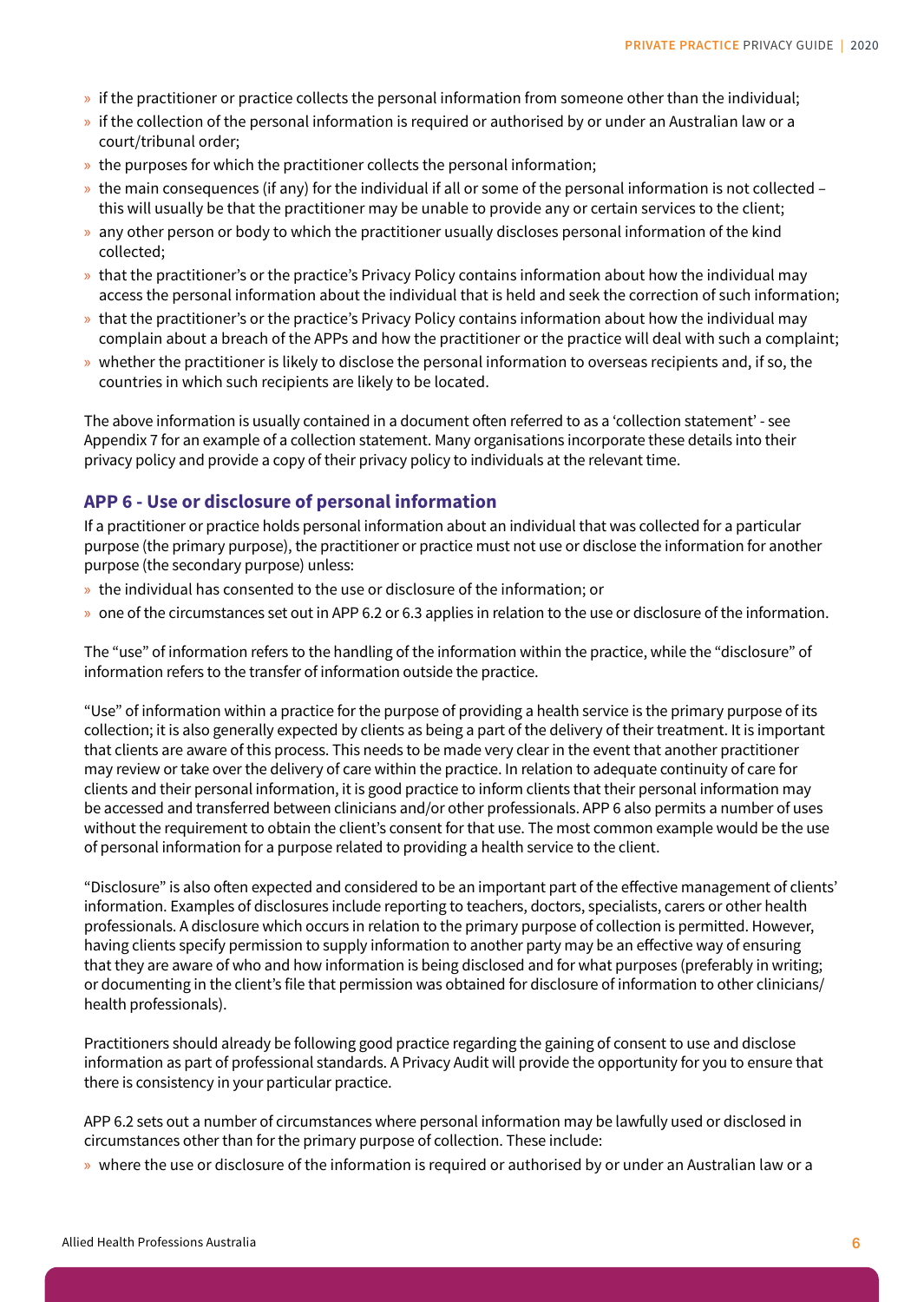<span id="page-6-0"></span>court/tribunal order - for example, in most jurisdictions there is the mandatory reporting of possible child abuse to authorities.

- » where there is a 'permitted health situation', as defined in the Privacy Act. This includes use or disclosure for the purpose of providing a health service and for research. In the case of using or disclosing the information for research, certain additional conditions need to be met. Further, it may also be permissible in some circumstances to disclose an individual's genetic information to a genetic relative, provided the conditions set out in the Privacy Act are met.
- » Where there is a 'permitted general situation', as defined in the Privacy Act. This includes use or disclosure to protect the health and safety of the client or the public at large.

The circumstances of each case need to be considered. For example, in the event of an immediate or impending act of assault or involving a weapon, public safety may override the risk of a breach. When unsure, you should seek legal advice.

For a complete list of the permitted uses and disclosures, you should refer to APP 6.

As a general rule, you should not use or disclose a client's personal information in a manner that goes against their expressed wishes or instructions. However, there are exceptions to this rule – for example, concerns regarding the health and safety of the client or another person may in certain circumstances be sufficient to justify disclosure. Again, in cases of doubt, you should seek legal advice.

### **APP 7 - Direct marketing**

Generally, a practitioner must not use or disclose an individual's personal information for the purpose of direct marketing. To do so may not only be a breach of the Privacy Act, but may also be unethical and unprofessional and breach your profession's or association's rules of conduct and ethical standards; it could potentially even harm your relationship with a client.

APP 7 provides that personal information may be used for direct marketing purposes in the following circumstances:

- » the practitioner collected the information from the individual, the individual would reasonably expect the practitioner to use or disclose the information for that purpose and the practitioner provides a simple means by which the individual may easily request not to receive direct marketing communications; or
- » the individual has consented to the use or disclosure of the information for that purpose, the practitioner provides a simple means by which the individual may easily request not to receive direct marketing communications, and in each direct marketing communication with the individual, the practitioner includes a prominent statement that the individual may make such a request.

As soon as a person makes a request not to receive direct marketing material, the practitioner must comply with that request.

Even if the Privacy Act permits the use and disclosure of an individual's personal information for direct marketing, a practitioner should exercise caution before doing so as this may constitute a breach of their relevant profession's code of ethics or constitute professional misconduct for that profession.

### **APP 8 - Cross-border disclosure of personal information**

The Privacy Act imposes specific rules regarding the transfer or disclosure of personal information to a person who is overseas. APP 8 impose restrictions on the transfer of personal information to overseas recipients because once the information leaves Australia, it will no longer have the protections afforded by the Privacy Act.

A practitioner who intends to disclose personal information to an overseas recipient should carefully consider the requirements of APP 8.

### **APP 9 - Adoption, use or disclosure of government related identifiers**

Many practices allocate a client number to each client for ease of identification. APP 9 states that such identifier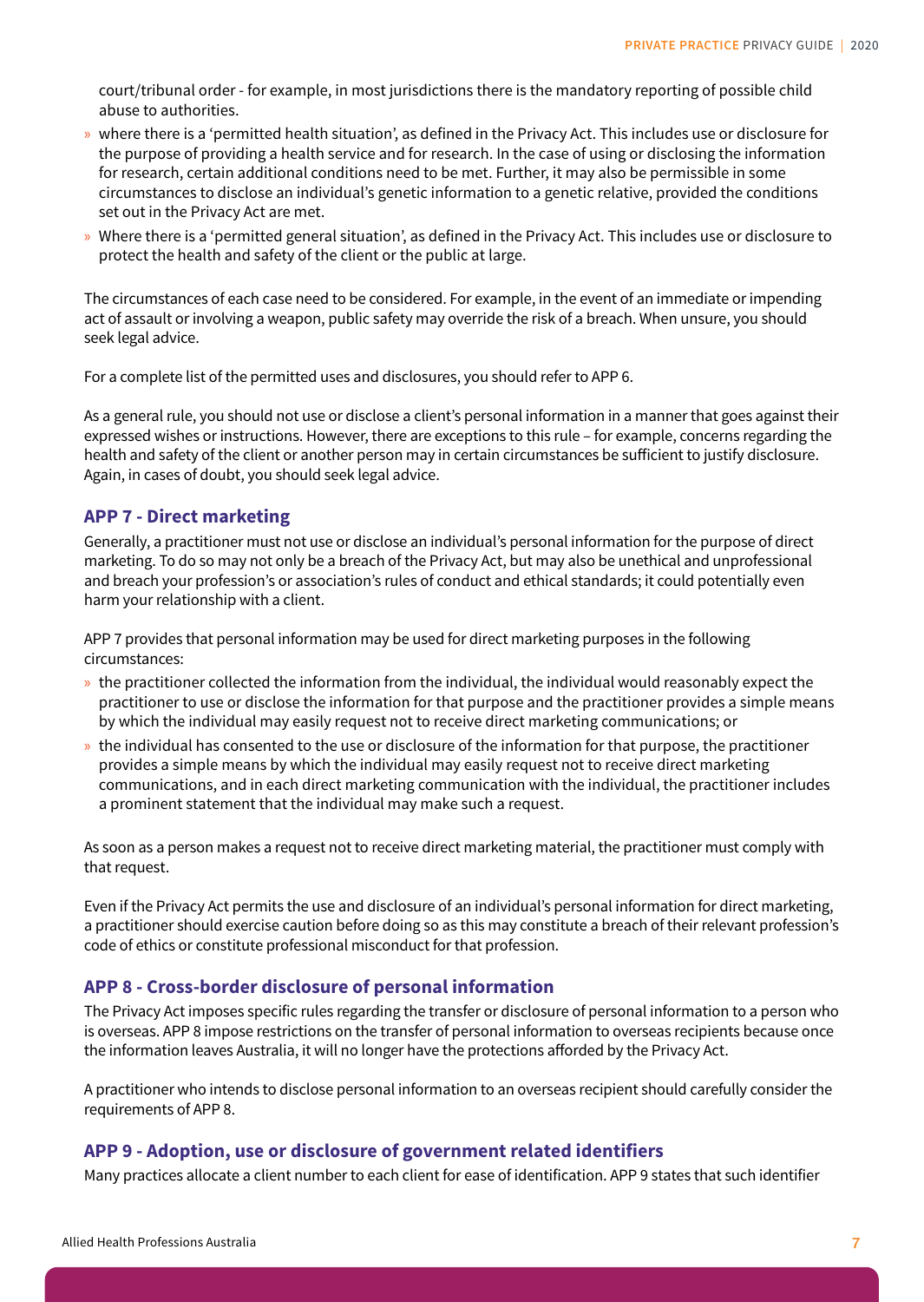<span id="page-7-0"></span>cannot be one that is already assigned by a Commonwealth Government Authority. Therefore, identifiers such as Tax File Numbers, Medicare Numbers or DVA numbers cannot be adopted by a practitioner or practice as their own identifier of a person, unless one of the exemptions set out in APP 9 applies. Exemptions that might apply include:

- » the use or disclosure of the identifier is reasonably necessary for the practice or practitioner to verify the identity of the individual for the purposes of the practice's or practitioner's activities or functions; and
- » the use or disclosure of the identifier is reasonably necessary for the practice or practitioner to fulfil their obligations to an agency or a State or Territory authority – for example, if a client's Medicare number is used for Medicare billing purposes.

### **APP 10 - Quality of personal information**

You must ensure that the information collected is accurate, complete and up-to-date. One way to do this is by ensuring you update a client's details when notified by them of any changes. Also, you must take reasonable steps to ensure that the personal information that you use or disclose is, having regard to the purpose of the use or disclosure, accurate, up-to-date, complete and relevant.

### **APP 11 - Security of personal information**

APP 11 requires any person who holds personal information to take reasonable steps to protect the information from misuse, interference and loss and from unauthorised access, modification or disclosure.

The possibility of unauthorized access, modification or disclosure of client information needs to be considered. Be aware that there may be others in your practice - for example, cleaners, other clients, students, etc. - who may potentially have access to client files or an individual's personal information. It is critical that you have good procedures, practices and policies in place to guard against unauthorized access and that all your staff are trained in these. You need to actively guard against misuse or loss of information.

Carrying client notes or files around in the car or at home are areas of risk. The Privacy Act doesn't prevent you from taking client notes home or on hospital or other visits, but you would have an obligation to take reasonable steps to secure them when doing so. Other activities that may present a privacy risk include photocopying of client records (for example, if photocopied notes are inadvertently left behind on a photocopier) and the offsite storage of client files. The practice of leaving notes/files on reception counters of waiting rooms or in treatment rooms when the practitioner moves to another task is strongly discouraged. Taking home a laptop computer with client information on it may cause a problem if your car or house is broken into or your car is stolen. Amongst other things, password controls are essential in securing electronic information.

It is important to ensure that information that is no longer needed for any purpose is destroyed or de-identified properly. This is always subject to any other legal requirements or any professional requirements concerning the retention of that information. Securing records to prevent loss due to fire or water also needs to be considered. The above principles apply to all forms of information held in whatever format, such as paper, electronic, video and audio.

### **APP 12 - Access to personal information**

The Privacy Act provides clients with the right to access their personal information. This applies to information that has been collected after the 21 December 2001 and to any information collected before that date that is still currently in use. Thus, a client who commenced before 21 December 2001 but is still receiving care or assistance, has the right to access all their personal information held by your practice. A person has the right to seek access only to his/her own records.

APP 12.3 sets out a number of circumstances where access to a client's personal information or records may be denied. One exception to giving access is if you reasonably believe that giving access would pose a serious threat to the life, health or safety of any individual, or to public health or public safety.

The intent of the Privacy Act is that individuals should have access to their personal information. Upon receiving a request for access, a practitioner must carefully review the client's record to consider whether any APP 12.3 exception to access might apply to any part of the client's record. If access is denied, the practitioner must provide reasons to the applicant for the denial.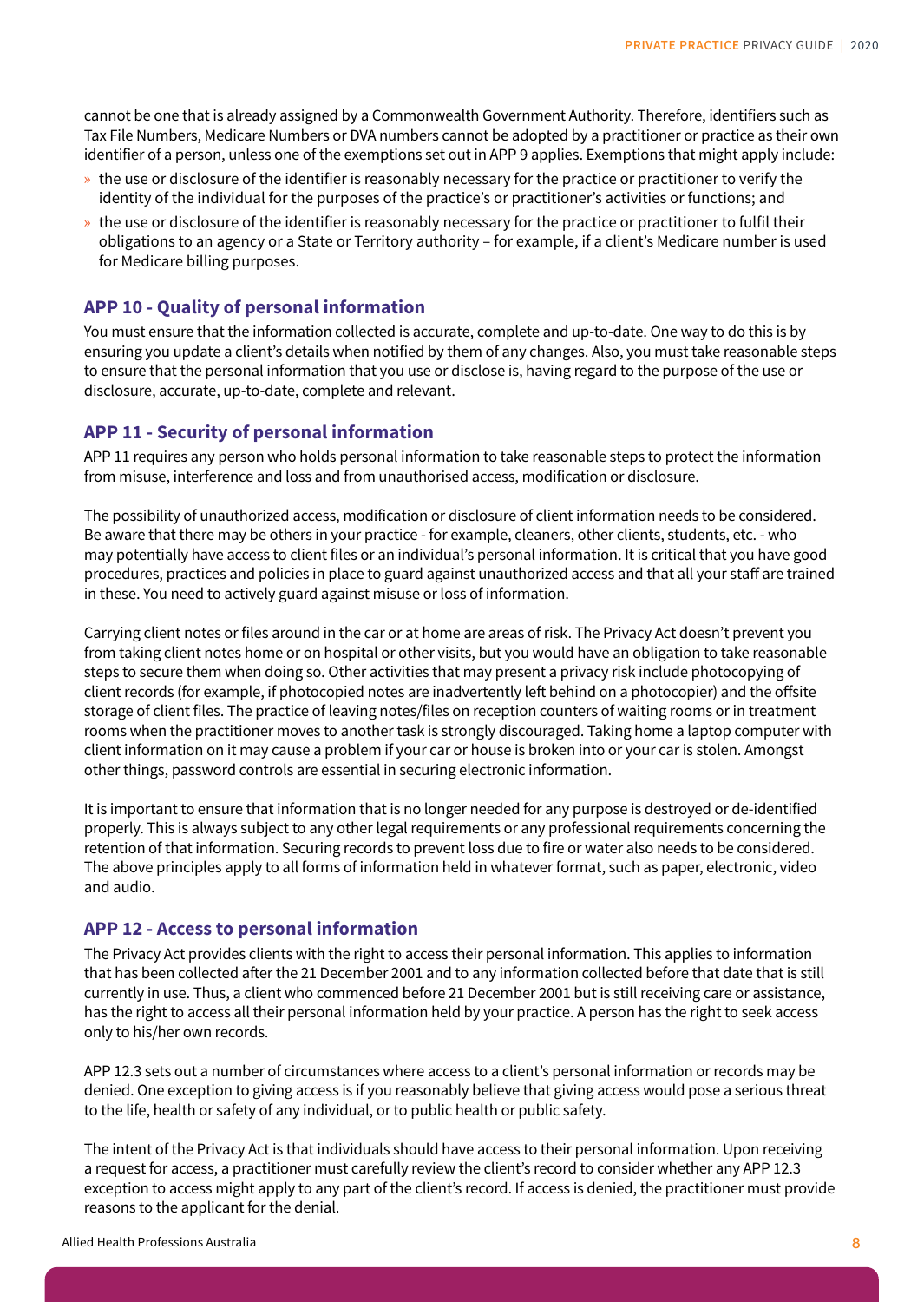<span id="page-8-0"></span>There are a variety of ways that the client can access their records – the most common way is by providing a copy of the record to the client. You must provide access by the method nominated by the client. One method is to sit with the client, go through the information with them so that terms and the relevance of notations can be explained.

Requests for access to personal information can be made both orally and in writing. If requests are complex, it may be useful to have clients put it in writing so that the request can be kept on file.

Electronic or hard copies can be provided or you may wish to offer your client a written summary of the information if they agree to this.

The Privacy Act provides that you may charge an individual for giving access to their personal information but you may not charge them for making the request. The charge for giving access – for example, in relation to photocopying charges – must not be excessive.

#### **APP 13 - Correction of personal information**

A client has a right to request correction of their personal information if the information is inaccurate, out of date, incomplete, irrelevant or misleading. A practitioner must then take such steps (if any) as are reasonable in the circumstances to correct the information to ensure that, having regard to the purpose for which it is held, the information is accurate, up-to-date, complete, relevant and not misleading.

A practitioner should also independently make such correction if he or she believes that the information they hold is inaccurate, out of date, incomplete, irrelevant or misleading, even if a client has not made a request for correction.

If a practitioner refuses to correct the personal information as requested by the individual – for example, because the practitioner believes the information is accurate and complete - the practitioner must give the individual a written notice that sets out the reasons for the refusal and the mechanisms available to complain about the refusal.

When a request for correction is related to assessment outcomes or opinions, the practitioner should not erase the old information if they believe it to be correct. They may however attach a statement detailing the client's perspective/interpretation to the report.

A practitioner must not charge an individual for making a request for correction or for correcting their information.

#### **Notifiable Data Breaches**

The Privacy Act requires any organisation which is subject to that Act to notify an affected individual and the Office of the Australian Information Commissioner (**OAIC**) about certain data breaches (**notifiable data breach**) which occur on or after 22 February 2018.

#### **What is a notifiable data breach?**

A data breach is a notifiable data breach if:

- » there is unauthorised access to or unauthorised disclosure of personal information, or a loss of personal information, that an organisation holds;
- » this is likely to result in serious harm to one or more individuals; and
- » the organisation has been unable to prevent the likely risk of serious harm with remedial action.
- » Examples of data breaches in the health care setting include the following:
- » A system, data, document, material or a device containing personal information is lost or stolen.
- » A system, data, document, material or a device containing personal information is accessed by a person who does not have authority to access it.
- » A practice's records or systems containing personal information are hacked by an external person or entity.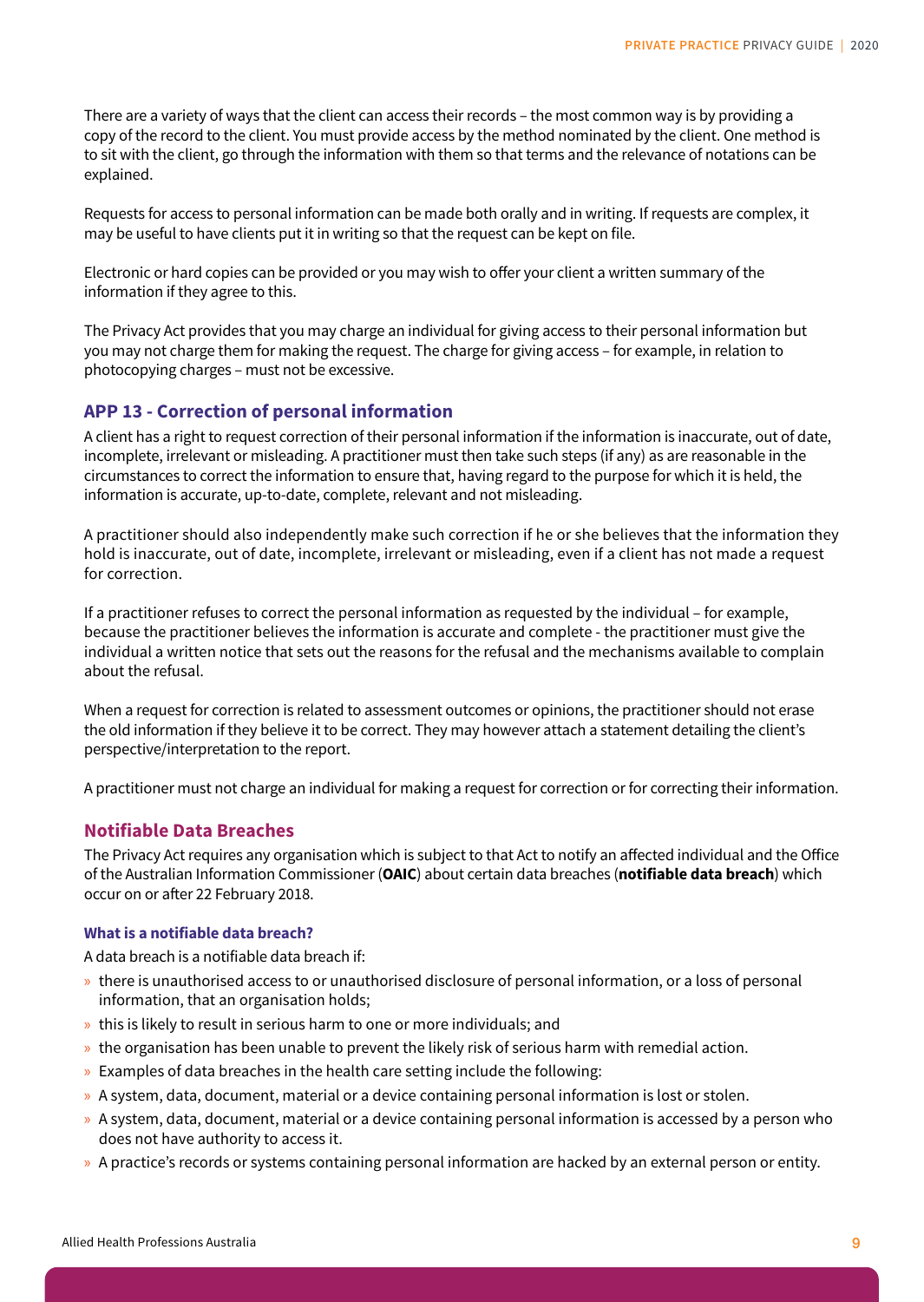» A practitioner or member of the practice's staff provides or discloses personal information to a person who should not have received it– for example, a file, email or letter containing personal information is sent to the wrong recipient.

### **What you need to do if a notifiable data breach occurs**

If a notifiable breach has occurred, you must report the details of the breach to any individual affected by it and to the OAIC. The notification must include the following information:

- » the identity and contact details of the practice;
- » a description of the data breach;
- » the type of information involved in the data breach; and
- » recommendations about the steps that the individual should take in response to the data breach.

A practice or practitioner must conduct an assessment of a data breach to determine if it meets the above criteria. While the presence of 'serious harm' is a key consideration, it is not defined in the Privacy Act. However, it would include serious physical, psychological, emotional, financial, or reputational harm. Further, steps should be taken to prevent any further harm or damage.

### **Data breach plan**

Practices/practitioners should develop and implement a data breach response plan. A data breach response plan is a framework which sets out the roles and responsibilities involved in managing a data breach and the steps that should be taken if a data breach occurs.

Amongst other things, a data breach response plan will assist a practice/practitioner to:

- » meet their obligations under the Privacy Act regarding taking reasonable steps to protect the personal information held;
- » respond to a data breach quickly and decrease its potential consequences;
- » minimise reputational harm; and
- » preserve trust and confidence.

A data breach response plan should be tailored to the operational structure and requirements of a practice.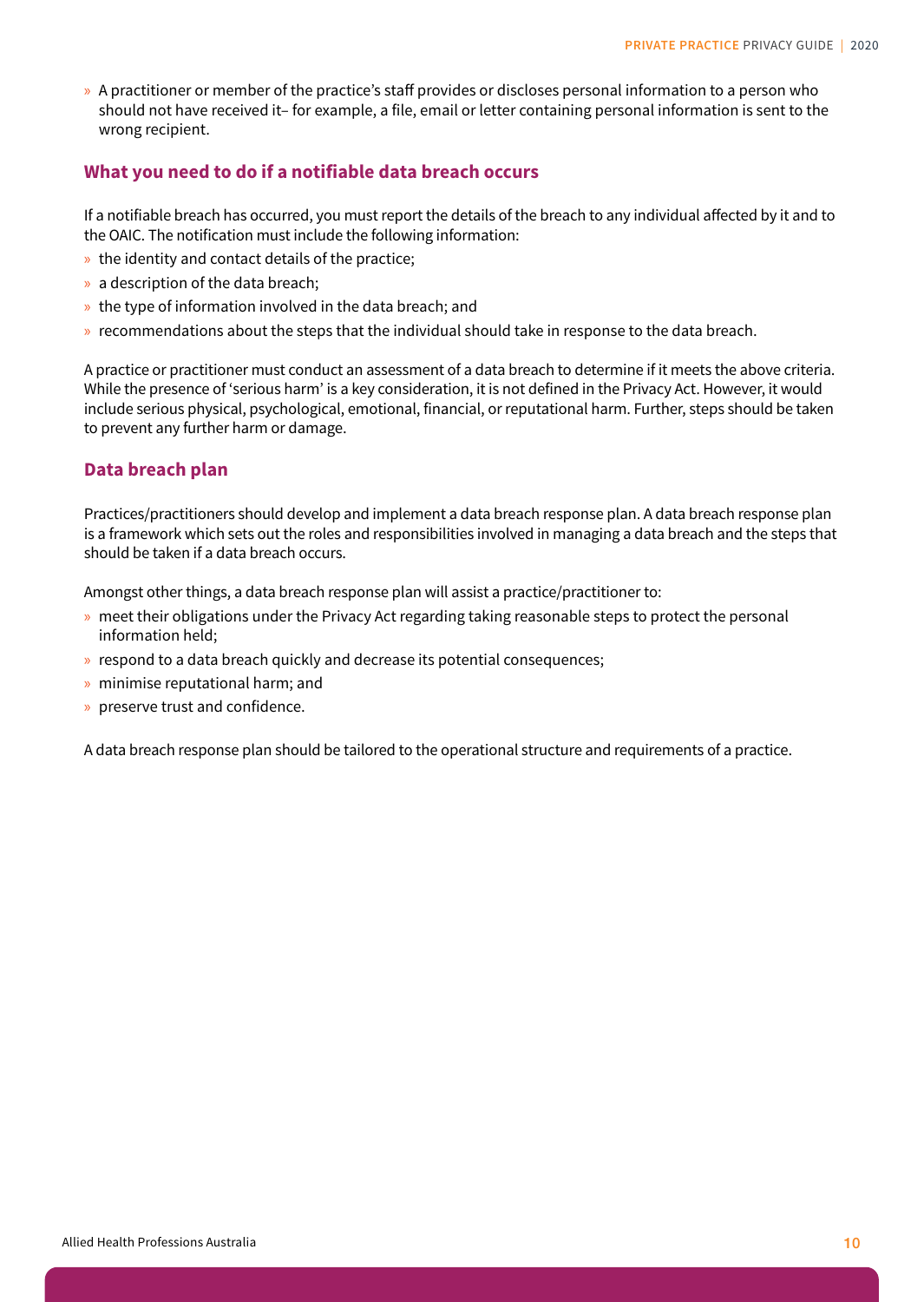# <span id="page-10-0"></span>**Suggestions on developing a Privacy Policy**

All health service providers regardless of whether they work as a sole practitioner, they employ a small number of staff or they are a large multidisciplinary organisation are required to develop a Privacy Policy. The level of detail contained in the Privacy Policy will depend on factors including:

- » the size of the practice,
- » the nature of the information collected, used and disclosed,
- » how the practice stores and secures the information, and
- » whether personal information is transferred interstate or overseas.

When developing a Privacy Policy the following steps may be useful:

#### **1. Appoint a Privacy Officer**

This is important particularly if there is more than one practitioner/staff member/contractor dealing with client information. The Privacy Officer is the first point of contact when privacy issues arise either internally or from external sources.

#### **2. Learn about the Australian Privacy Principles (APPs)**

The APPs principles are a legally binding set of rules.. Practitioners must have an intimate knowledge of the APPs and understand how they apply to their practice.

#### **3. Conduct an internal privacy audit**

This is a useful way of working out what sort of personal information the practice collects, holds, uses and discloses and how it does those things. Understanding this is an important step to developing a sound privacy plan. Appendix 1 provides an example list of self-audit questions.

#### **4. Compare your current practices with the requirements of the APPs**

Once you have conducted a privacy audit you will also need to consider each of the APPs and consider how each of the principles is currently being handled within your practice. How do your processes measure up and what modifications need to be made? If there are any gaps it is important to consider requesting professional assistance to deal with these key areas of practice (i.e., consultation with a legal representative).

#### **5. Consult with relevant people to develop the plan**

Discuss with internal stakeholders (i.e. staff and contractors) and external stakeholders (i.e. clients and other service providers) their expectations and thoughts regarding current practices. External advice is also a good way of objectively testing whether or not you are meeting the requirements of the privacy legislation. More information can be obtained from the website of the Office of the Australian Information Commissioner: [www.oaic.gov.au](https://www.oaic.gov.au/) and there are lawyers who have expertise in the area of privacy law.

#### **6. Develop a complaints handling procedure**

This will ensure that any complaints are handled immediately and effectively. It is an important part of managing privacy issues within the practice.

#### **7. Link your privacy policy with your data breach response plan**

A practice's or practitioner's privacy policy and data breach response plan support and complement each other.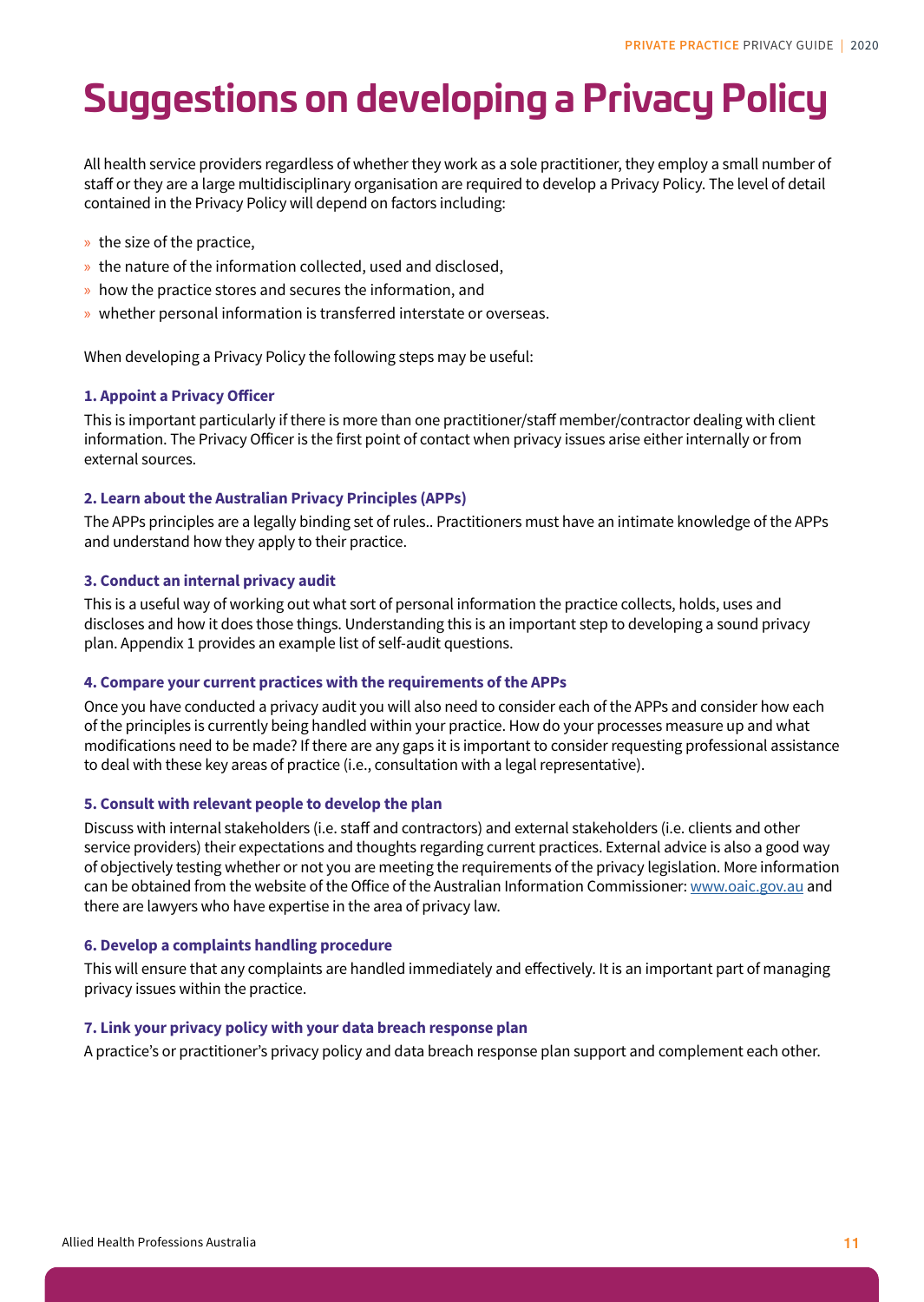# <span id="page-11-0"></span>**Next steps once you have developed your Privacy Policy**

### **1. Train staff**

Once the privacy procedures and practices have been decided, it is critical that all staff within the practice follow this process to ensure that the information is managed, understood and kept secure. Induction of new staff and training and regular retraining of existing staff is paramount to ensuring that all staff members (including support staff) have the necessary knowledge and skills to be able to follow privacy policies and procedures in your practice.

#### **2. Inform your clients about your Privacy Policy and complaints procedure**

The Privacy Act stipulates that on request clients should be provided with a copy of the health provider's Privacy Policy. AHPA believes it is good practice to provide to each client or display in your practice a copy of your Privacy Policy and complaints procedure.

### **3. Conduct annual privacy audits and review your Privacy Policy**

It is good practice for practitioners to at least annually but more frequently if required, conduct privacy audits, review their Privacy Policy and retrain staff.

## **Retention of Personal Information**

APP 11 provides that a practice or practitioner must destroy or de-identify personal information which is no longer required, unless otherwise required to retain it by law. this requirement must be considered in conjunction with the retention requirements of other Commonwealth laws and any applicable State/Territory laws.

The Privacy Act is intended to operate in conjunction with State and Territory based legislation regarding the retention of health records. Victoria and New South Wales are two States which have legislated the retention of personal information in the private sector.

# **Victorian Legislation**

*Under the Health Records Act 2001* (VIC), a legislative requirement exists which specifically refers to the retention of health information by all health service providers in both the public and private sectors. Health Privacy Principle 4.2 of the *Health Records Act 2001* (VIC) states:

"A health service provider must not delete health information relating to an individual, even if it is later found or claimed to be inaccurate, unless –

- (a) the deletion is permitted, authorized or required by the regulation or any other law; or
- (b) the deletion is not contrary to the regulations or any other law and occurs
	- i) in the case of health information collected while the individual was a child, after the individual attains the age of 25 years; or
	- ii)in any case, more than 7 years after the last occasion on which a health service was provided to the individual by the provider –

whichever is the later."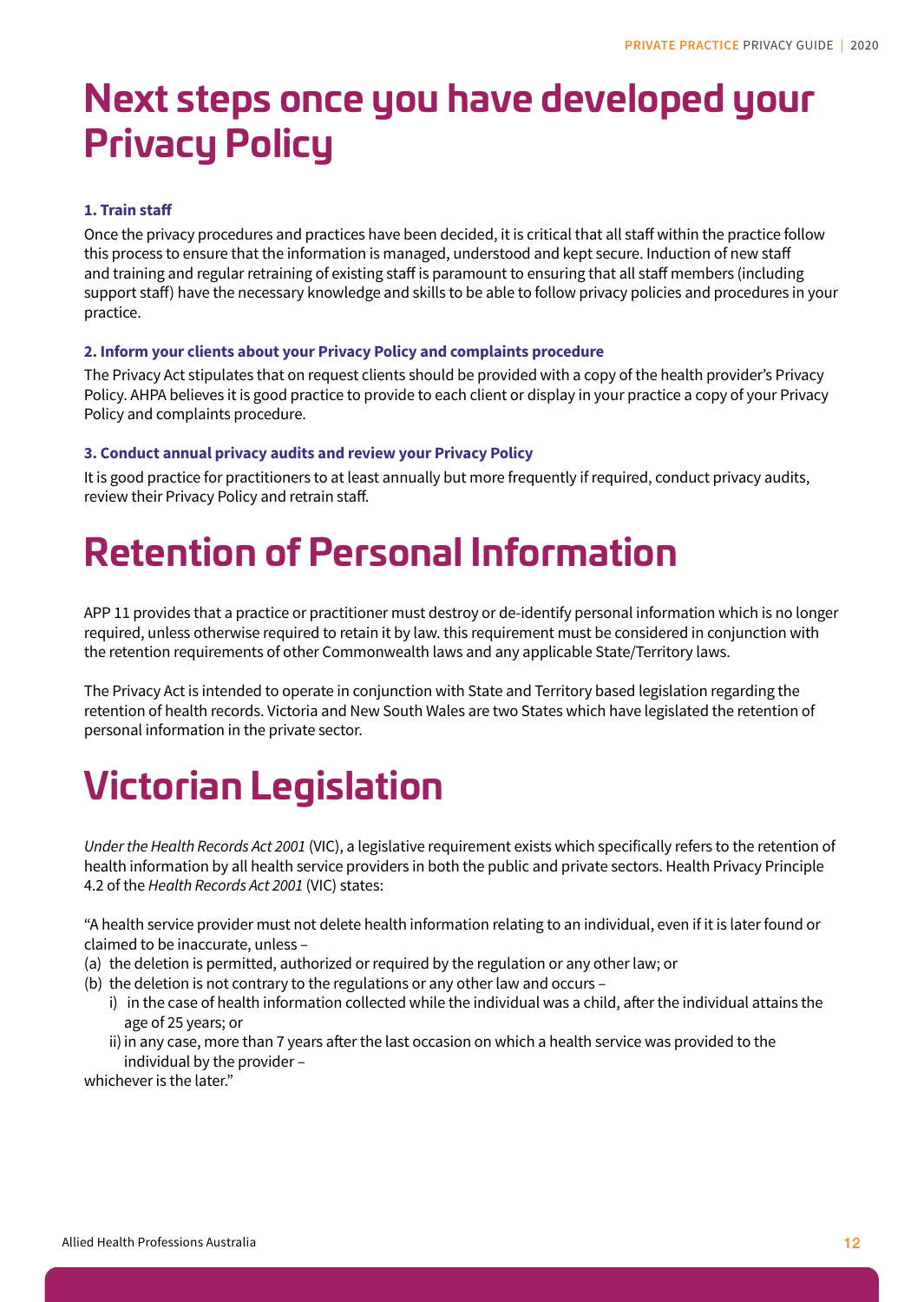# <span id="page-12-0"></span>**New South Wales Legislation**

The *Health Records and Information Privacy Act 2002* (NSW) provides for the retention of health information under Division 2 of the Act. It states the following:

- "(1) A private sector person who is a health service provider must retain health information relating to an individual as follows:
	- (a) in the case of health information collected while the individual was an adult—for 7 years from the last occasion on which a health service was provided to the individual by the health service provider;
	- (b)in the case of health information collected while the individual was under the age of 18 years—until the individual has attained the age of 25 years;
- (2) A health service provider who deletes or disposes of health information must keep a record of the name of the individual to whom the health information related, the period covered by it and the date on which it was deleted or disposed of;
- (3) A health service provider who transfers health information to another organisation and does not continue to hold a record of that information must keep a record of the name and address of the organisation to whom or to which it was transferred;
- (4) A record referred to in subsection (2) or (3) may be kept in electronic form, but only if it is capable of being printed on paper;
- (5) Nothing in this section authorises a health service provider to delete, dispose of or transfer health information in contravention of an Act (including an Act of the Commonwealth) or any other law."

Practitioners must carefully consider the requirements of the Privacy Act, any relevant State or Territory legislation, any requirement imposed by their professional regulatory body or association and any other requirement that is relevant to the retention of records (for example, a requirement imposed by their professional indemnity insurer) in developing and implementing a document retention or destruction policy.

# **Selling or Closing a Practice**

There is no Australian Privacy Principle that specifically deals with the transfer or closure of a health service provider's practice. The overall framework of obligations set out in the APPs requires appropriate information handling in such circumstances. The principles which may be relevant include those that relate to collection, use and disclosure and data security.

However, the *Victorian Health Records Act 2001* contains a specific health privacy principle concerning the transfer or closure of a health service provider's practice. Victorian practitioners are required to comply with the specific requirements of this privacy principle (Health Privacy Principle 10).

The following is a summary of some recommended guidelines that may useful for members to consider in the event of the sale or closure of their practice.

A practice may cease to operate due to retirement, sale, amalgamation, or the death of a practitioner. It is the responsibility of the incumbent practitioner to have a plan in place for the way in which records will be handled in the event of any of these circumstances.

Where clients can be contacted, they should be notified of the forthcoming transfer or closure of a practice and asked to nominate (preferably in writing) another service provider to whom their files should be transferred.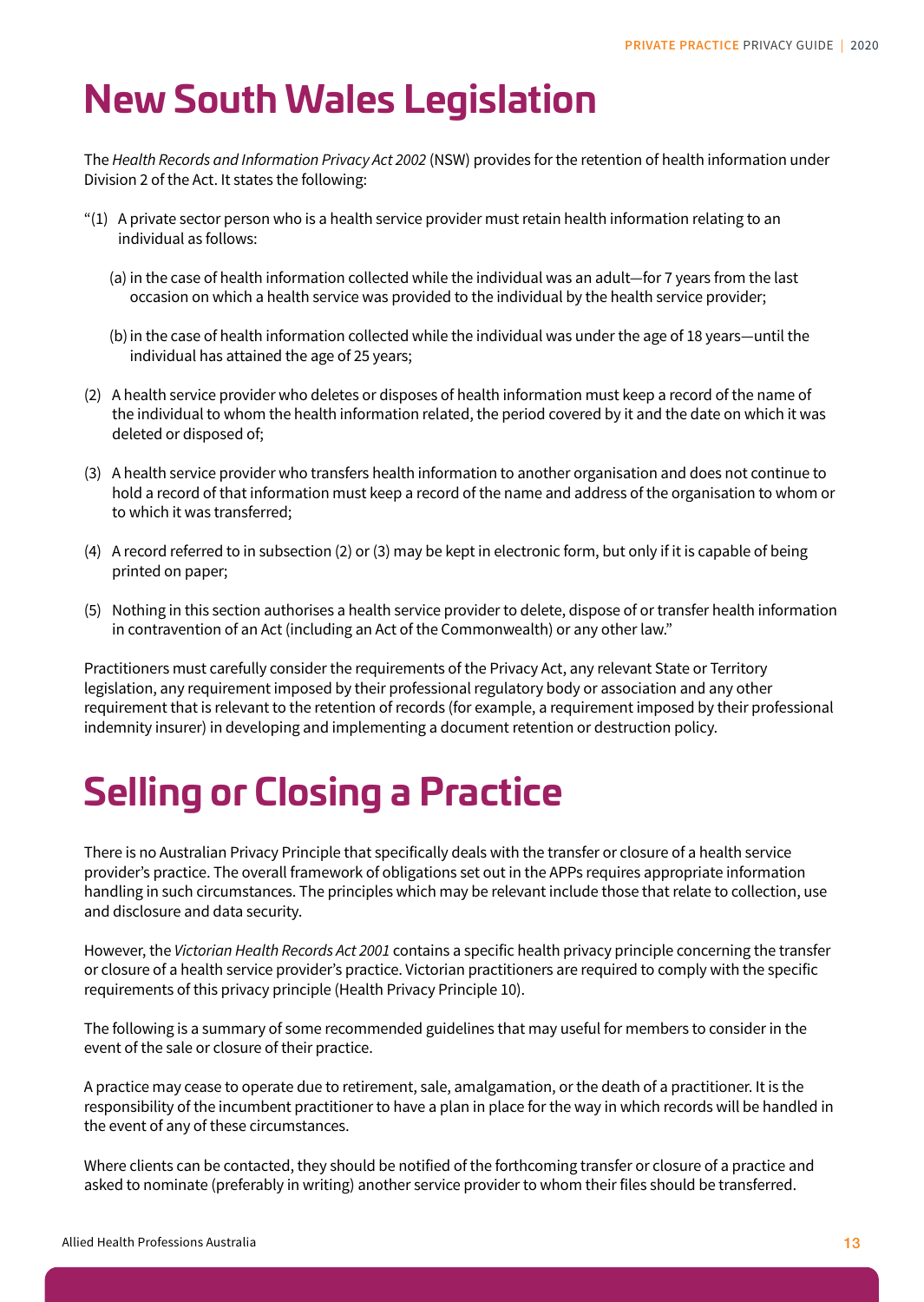<span id="page-13-0"></span>Where clients cannot be contacted, the practitioner will have to consider whether it is appropriate to transfer the files or store the files of each current and non-current client.

The choices available to the provider include transferring, retaining or handing the information to the individual. One or more of the following steps may form part of the transfer process:

- 1. Publish a notice in the newspaper circulating in the local area, setting out the details of the proposed sale, transfer or closure and stating whether the health information is to be kept by the provider, is to be made available to the client or will be transferred to another provider.
- 2. Place a notice at the business or practice in clear view for a reasonable period prior to the date of the sale, transfer or closure.
- 3. Notify (in writing) each client currently receiving a program/treatment or whose condition is scheduled to be monitored or reviewed by the departing practitioner, about the changes to the practice, where it is practicable to do so.

These steps are suggested as actions that may assist the transfer process. However, it is important for each practitioner to check whether there are any legal requirements in the State or Territory in which they practise that may impact on the actions that need to be taken. Further, practitioners may also have other obligations that are relevant in these circumstances – for example, those specified by their professional regulatory body or professional association or professional indemnity insurers.

Care should always be taken before transferring or destroying records. The transferring or destroying of records must be carried out with extreme care and in compliance with all applicable laws. Generally, any destruction of client records should be made in a secure manner that preserves the confidentiality and privacy of the records throughout the destruction process. In addition, practitioners should take into account their own State/Territory's requirements with respect to the retention of records (refer to Appendix 8 – Retention of Records).

# **Conclusion**

 A health service practitioner in private practice has a legal obligation to comply with the Australian Privacy Principles. It is important for practitioners to ensure that their privacy policies, procedures and practices comply with the 13 Australian Privacy Principles and the Privacy Act generally. Further, practitioners should ensure that staff within their practice also understand and comply with these obligations. Practitioners should generate their own document(s) and processes within the context in which they practice and make sure that their clients are adequately informed about their privacy practices. It is also worthwhile for practitioners to have their legal representative review their privacy procedures and policies to ensure they comply with the Privacy Act.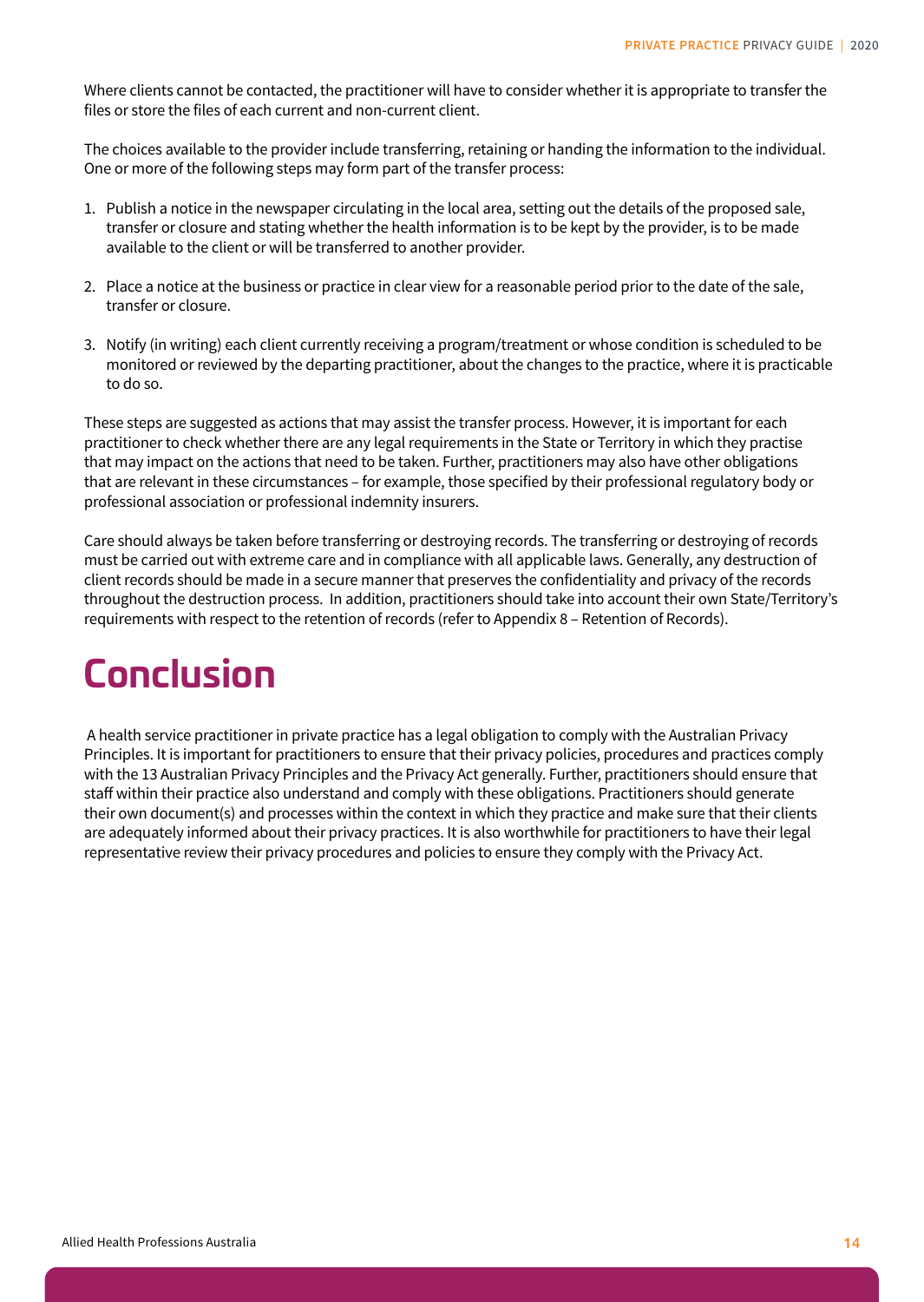### <span id="page-14-0"></span>**Appendix 1:** Relevant legislation

Practitioners must generally comply with the following laws and requirements relating to privacy and health records:

- » the *Privacy Act 1988* (Commonwealth),
- » their respective State/Territory's legislation (see below), and
- » any reasonable recommendation, guideline or policy set down by the Australian Information Commissioner.

Examples of relevant State/Territory legislation includes:

- » *Privacy and Data Protection Act 2014* (VIC), (this is generally relevant for practitioners working in the Victorian public sector)
- » *Health Records Act 2001* (VIC),
- » S*tate Records Act 1998* (NSW),
- » H*ealth Records and Information Privacy Act 2002* (NSW), and
- » *Health Records (Privacy and Access) Act 1997* (ACT).

**NOTE:** The above list regarding the States and Territories is not exhaustive and may change. AHPA members should ensure that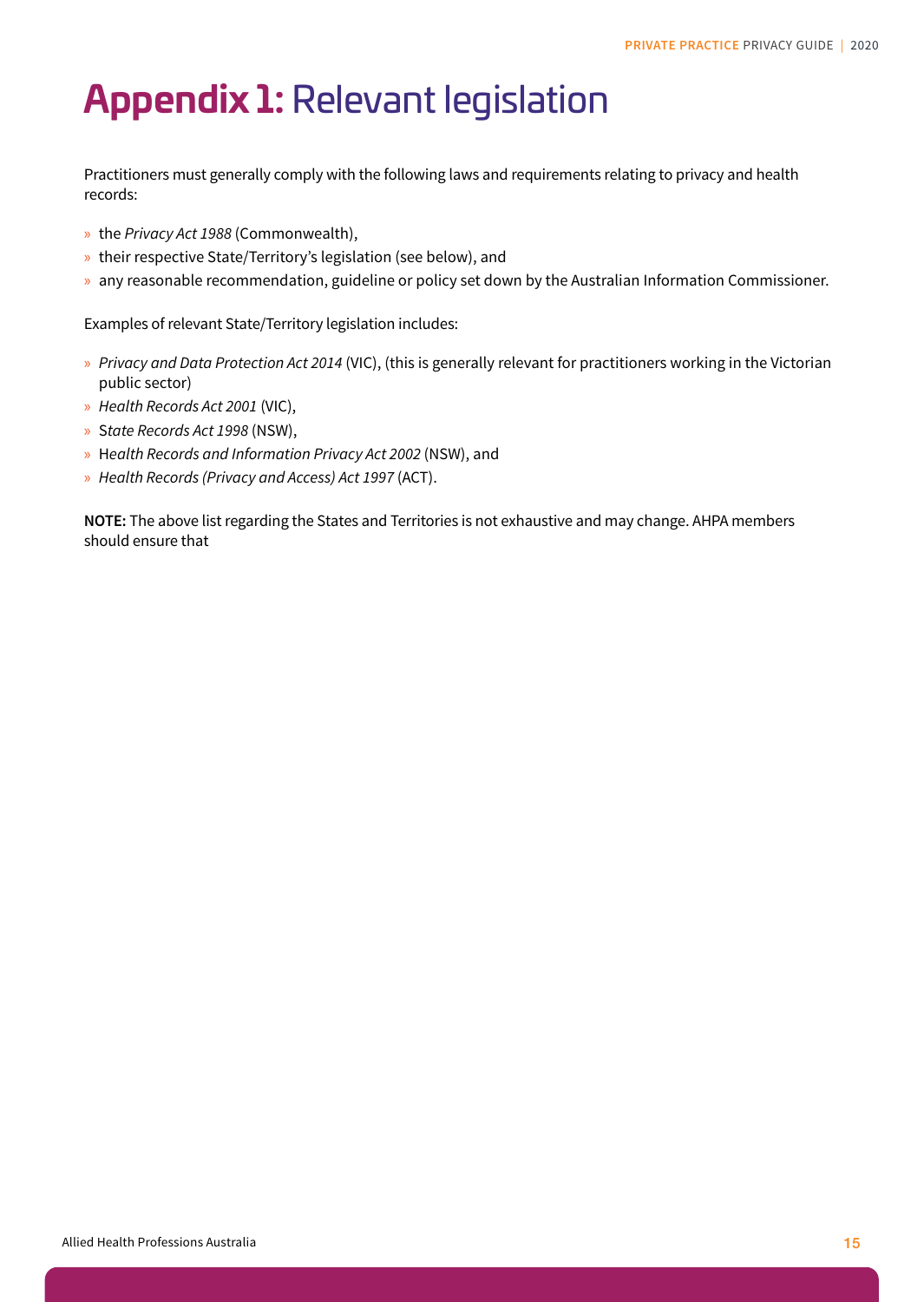# <span id="page-15-0"></span>**Appendix 2:** Questions to Guide a Self-Audit

- 1. What personal information does the practitioner/practice collect? Is any of the information sensitive information?
- 2. How does the practitioner/practice collect this information? Common ways include during a consultation, standard forms or client surveys.
- 3. Where and how does the practitioner/practice store this information? It may be kept in a single database or it may be in several locations.
- 4. Who within the practice has access to the personal information held and who actually needs to have access to the information?
- 5. Does the practice have measures to protect the personal information it holds from unauthorized access?
- 6. Why does the practitioner/practice collect the personal information it collects? Is it needed for a particular function or activity?
- 7. Would your clients know that you are collecting the information?
- 8. How does the practitioner/practice use or disclose the information?
- 9. Does the practitioner/practice give the information to anyone outside the practice and for what purpose?
- 10. Does the practitioner/practice contract out any functions or activities involving personal information? What measures are taken to protect this information?
- 11. Does the practitioner/practice make individuals aware of the practice's intended uses and disclosures of that information?
- 12. Is relevant personal information accurate, complete and up-to-date?
- 13. Does the practitioner/practice transfer any personal information overseas? If so, to whom, and in which countries do such persons reside?
- 14. Does the practice have a data breach response plan?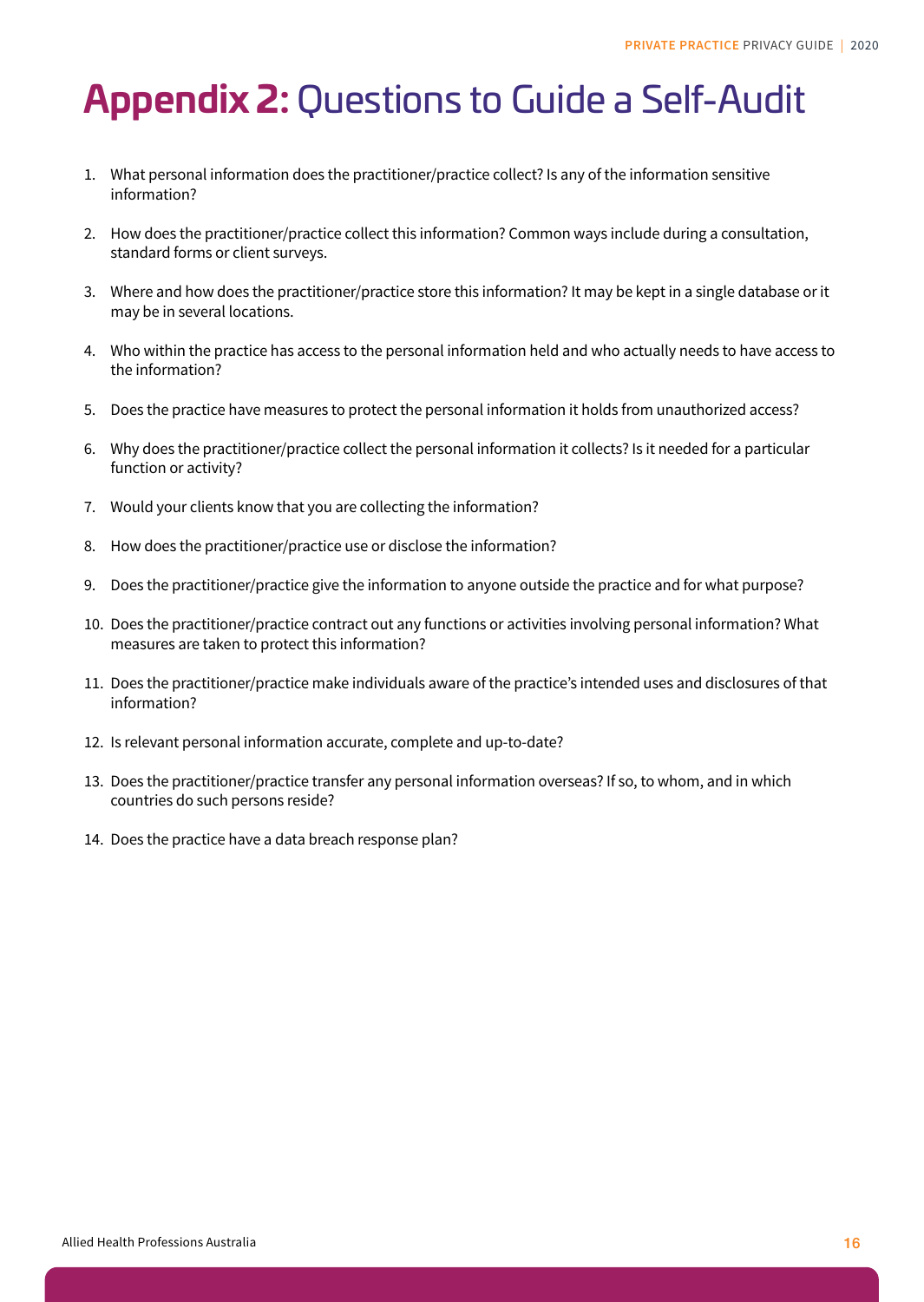# <span id="page-16-0"></span>**Appendix 3:** Access Checklist

Make sure that you are familiar with the Privacy Act and the APPs before administering this checklist to ensure that you are using this information within the context of the Privacy Legislation.

- 1. Are your clients aware from the outset of their rights to access their information?
- 2. How would you or your staff process a request if a client requests access to their information?
- 3. Do you have a procedure in place to be able to respond to this request?
- 4. Do you have a designated privacy officer if there is more than one person within the practice?
- 5. Are all staff aware of the procedures to be followed?
- 6. Will accessing information incur a cost to your client? NB: Remembering that you cannot charge a person for making a request and any charges imposed for giving access to the information must be reasonable.
- 7. Is the client being encouraged to be specific about which aspect, assessment or dates they want information on? This will then limit time, expense and potential confusion for all concerned.
- 8. If all the information on a client's file is being requested, how will you facilitate this?
- 9. Is the client happy to sit in a room and read the information or would they like a copy of the information? If they choose to sit and read it then it may be necessary for someone be with them to ensure client wellbeing. NB: It is the intention of the Privacy Act to allow clients easy access to their information for no or low cost.
- 10. Does the client know an estimated cost prior to you commencing any photocopying of information?
- 11. Does the client want the practitioner to explain the information contained in the records? If so any fee charged to do this must be reasonable.
- 12. Would writing a summary report satisfy the requests of the client? Again, any fee charged must be reasonable.
- 13. Is the request in writing? They do not need to be, however, if the request is complex, then requesting this may be the most effective way of being clear about what is being requested.
- 14. Has the request been made by a third party and if so has the client given their permission, or is that person entitled to be requesting that information? For example: in a custody issue or power of attorney context? It is recommended that you seek specific legal advice if you are at all in doubt about whether to grant access to a third party.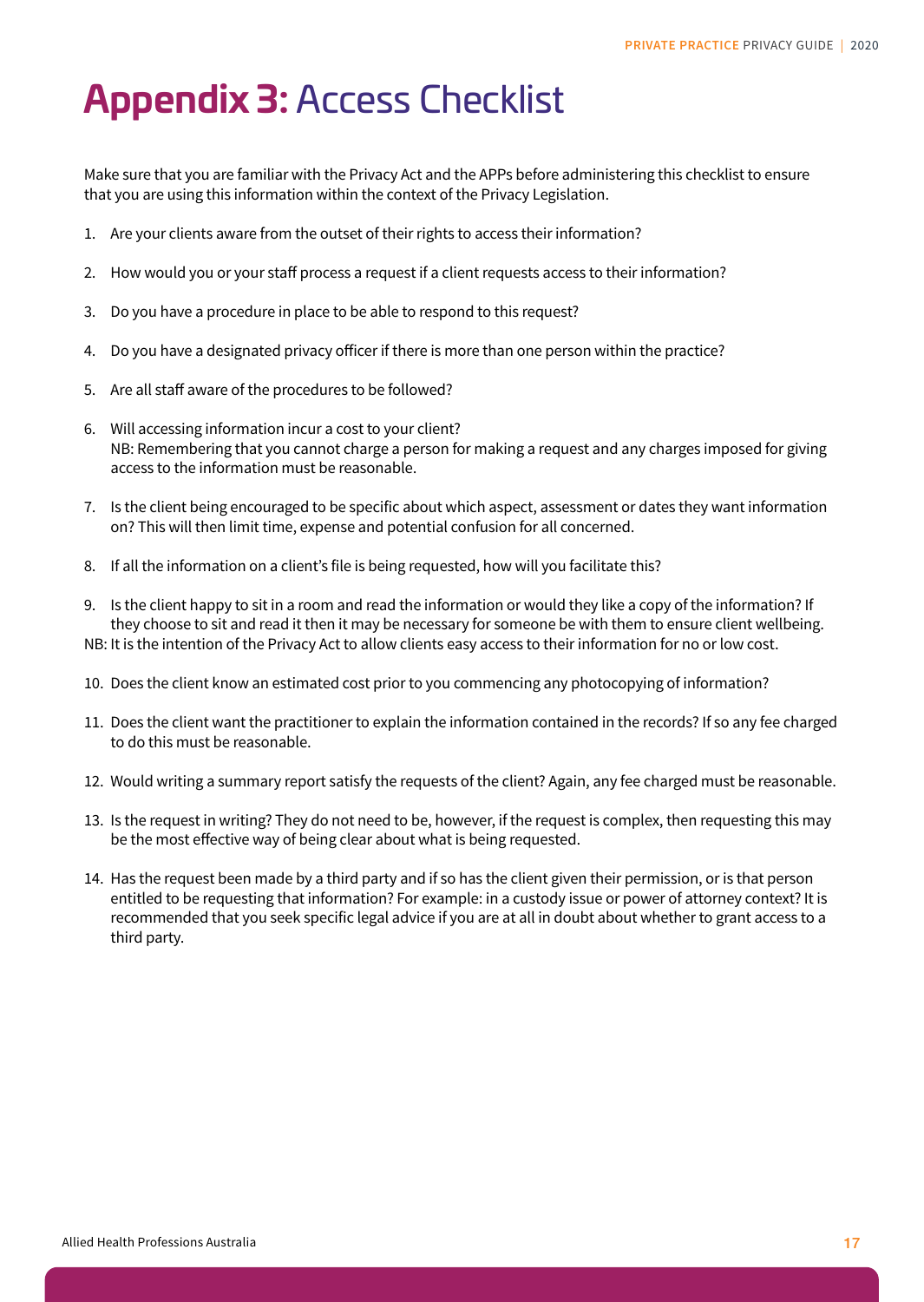# <span id="page-17-0"></span>**Appendix 4:** Audit Questions and Breaches Information

Here are a series of questions you may like to ask when conducting a privacy audit and what to consider if there is a breach of the APPs. This audit is based on the principles of the APPs so it is important for you to know and understand the APPs before conducting the audit.

### **Privacy Audit Questions**

#### **1. Information Collected**

Is the collection fair, lawful and non-intrusive. Do you properly inform individuals of the name of the person/ organisation that is collecting the information?

#### **2. Right of Access**

Is the client aware that they can access their information if they choose to and how to go about doing that?

#### **3. Use & Disclosure**

Is the information that you are collecting going to contribute to the quality of the service that you deliver and how? Only collect what is really needed to ensure the quality of service delivery. Have you explained the purpose of the collection and the usual disclosures?

### **4. Secondary uses of information**

Do you have informed consent of the client, guardian or power of attorney to be releasing information for a secondary use? If it is directly related and would be reasonably expected then consent is not required. However it would be recommended to always have the client, guardian or power of attorney (as the case may be) well informed about the circumstances of disclosure.

#### **5. Legal requirement for the collection of some information**

There may be some instances where it is required by law to collect particular information. If so, then it is useful for the practitioner to know when they are doing this and for what reason, under which law and why.

#### **6. Data Quality**

How accurate is the information being collected, how complete is the information and how up-to-date is the information? What mechanisms do you have in place for routinely updating or checking this information?

#### **7. Data Security**

Who has access to the information? Is it the appropriate people only (who have a legitimate reason to access information) and how do they have access to it? Do they have access electronically or in hard copy form? Is the information safe from misuse? (e-copy, hard copy, audio or video information)

#### **8. Openness**

How accessible is your privacy policy and where is your privacy statement displayed?

#### **9. Access and Correction**

What procedures do you have in place for requests for information? Are all staff familiar and trained in the procedures of how to respond to requests for information?

#### **10. Identifiers**

Are you using your own identifiers on files and not Commonwealth Government identifiers to identify clients? (For example, DVA, Tax File, Medicare etc.)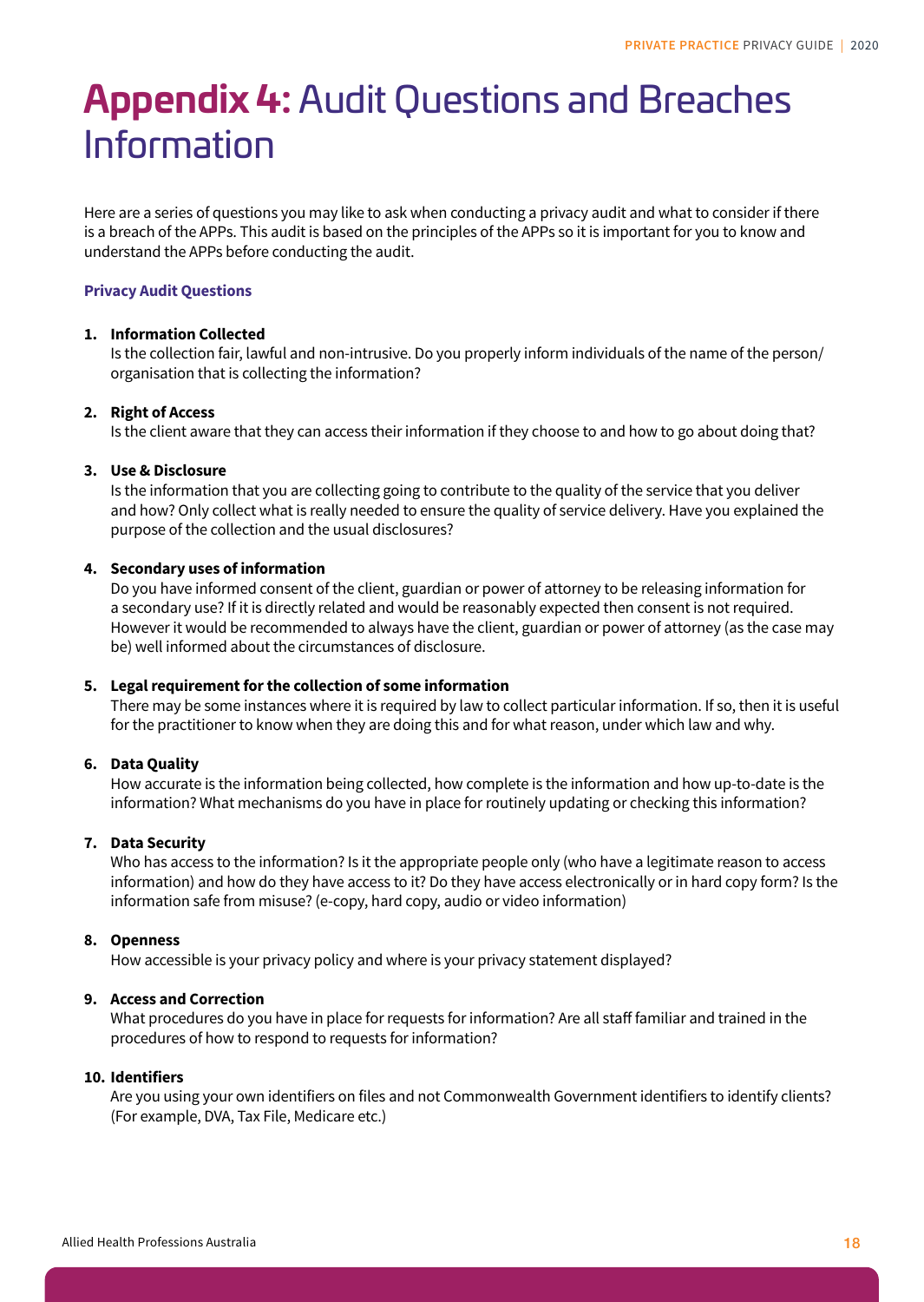#### <span id="page-18-0"></span>**11. Anonymity**

Do you maintain the clients' anonymity wherever possible, in all conversations in all contexts wherever possible?

#### **12. Transborder Dataflow**

Are you ever requested to send personal information overseas? You may only send personal information overseas in the circumstances prescribed in the Privacy Act. You may send non-identifying information overseas without the consent of the individual.

#### **13. Sensitive Information**

Do you collect sensitive information? Do you have a lawful permission to collect that sensitive information?

#### **14. Data breach**

Do you have a data breach response plan? Do your staff understand how to manage a data breach?

#### **Breaches of the APPs**

Individuals are within their rights under the Privacy Act to direct privacy related complaints to the organisation concerned. Where possible you should attempt to rectify the problem and satisfy the complainant's request. Have a procedure in place and ensure that all staff are well trained to facilitate this process. Ensure that all new staff are well trained in the policy and procedures that you adopt for your practice.

If the complainant is not happy with the response then they may take their complaint to the Office of the Australian Information Commissioner. If the complaint is upheld by the Office of the Australian Information Commissioner, the possible outcomes include: an apology, a change to the respondent's practices or procedures, staff training, or compensation for financial or non-financial loss.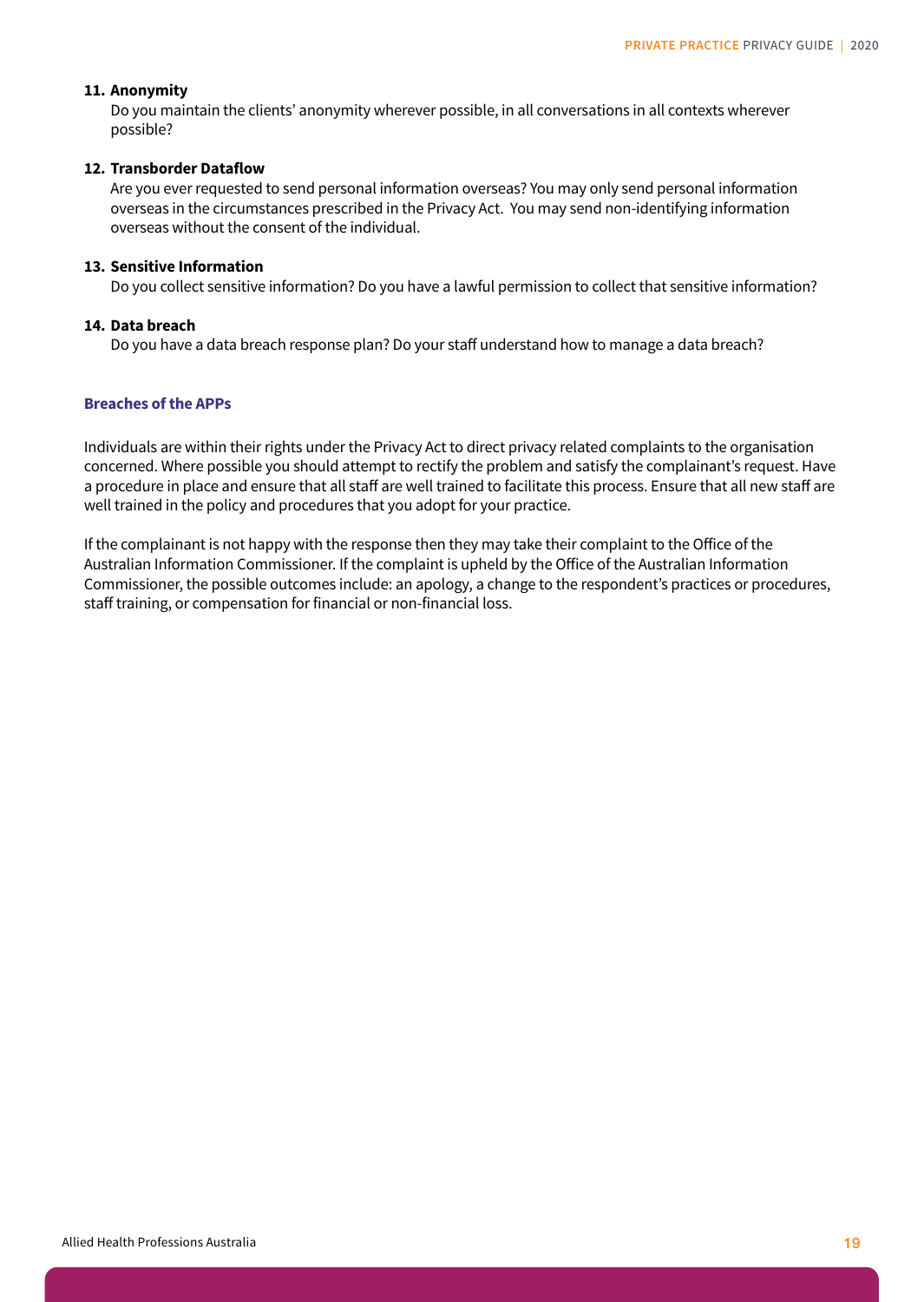# <span id="page-19-0"></span>**Appendix 5:** Sample Consent Form (regarding privacy)

A sample consent form (regarding privacy) is provided below. It is of a general nature only and may not address or be relevant to your circumstances or requirements. You should develop a working knowledge of the Australian Privacy Principles before developing your consent form. Practitioners will need to consider whether it is appropriate for them to use such a consent form and in what circumstances they may use it.

| <b>Allied Health<br/>Professions</b>                                                                                                                                                                                                                                                                                                                                                                                                                                |
|---------------------------------------------------------------------------------------------------------------------------------------------------------------------------------------------------------------------------------------------------------------------------------------------------------------------------------------------------------------------------------------------------------------------------------------------------------------------|
| (Name of Organisation/Practice) needs to collect information about you for the primary purpose of providing a<br>health service to you. In order to thoroughly assess, diagnose and provide health care, we need to collect some                                                                                                                                                                                                                                    |
| personal information from you. If you do not provide this information; we may be unable to provide some or<br>all of our services to you. Your information will also be used for:                                                                                                                                                                                                                                                                                   |
| a. The administrative purpose of running the practice;<br>b. Billing either directly or through an insurer or compensation agency;<br>c. Use within the practice if discussing or passing your case to another practitioner within the practice for your                                                                                                                                                                                                            |
| ongoing management;<br>d. Disclosure of information to your doctors, other health professionals or to teachers to facilitate                                                                                                                                                                                                                                                                                                                                        |
| communication and best possible care for you; and<br>e. In the case of insurance or compensation claim it may be necessary to disclose and/or collect information<br>that concerns your return to work to an insurer or your employer.                                                                                                                                                                                                                              |
| We do not disclose your personal information to overseas recipients.                                                                                                                                                                                                                                                                                                                                                                                                |
| (Name of Organisation/Practice) has a Privacy Policy that is available on request and is<br>available in the waiting area. That policy provides guidelines on the collection, use, disclosure and security of<br>your information. The Privacy Policy contains information on how you may request access to, and correction<br>of, your personal information and how you may complain about a breach of your privacy and how we will deal<br>with such a complaint. |
| To ensure the process of quality treatment provision, information about your assessment results and progress<br>may be given to relevant other service providers, who are involved in your management. These may include<br>your doctor, teachers, specialists, insurers, solicitors or employers.                                                                                                                                                                  |
| I, (Name), have read the above information and understand the reasons for the collection of my personal<br>information and the ways in which the information may be used and disclosed and I agree to that use and<br>disclosure.                                                                                                                                                                                                                                   |
| I understand that it is my choice as to what information I provide and that withholding or falsifying information<br>might act against the best interests of my assessment and therapy progress.                                                                                                                                                                                                                                                                    |
| I am aware that I can access my personal and health information on request and if necessary, correct<br>information that I believe to be inaccurate.                                                                                                                                                                                                                                                                                                                |
| I understand that if access is denied I will be informed of the reasons for this.                                                                                                                                                                                                                                                                                                                                                                                   |
| I have been provided with or have been given an opportunity to obtain a copy of (Name of Organisation/<br>Practice) privacy policy.                                                                                                                                                                                                                                                                                                                                 |
|                                                                                                                                                                                                                                                                                                                                                                                                                                                                     |
|                                                                                                                                                                                                                                                                                                                                                                                                                                                                     |
|                                                                                                                                                                                                                                                                                                                                                                                                                                                                     |
|                                                                                                                                                                                                                                                                                                                                                                                                                                                                     |